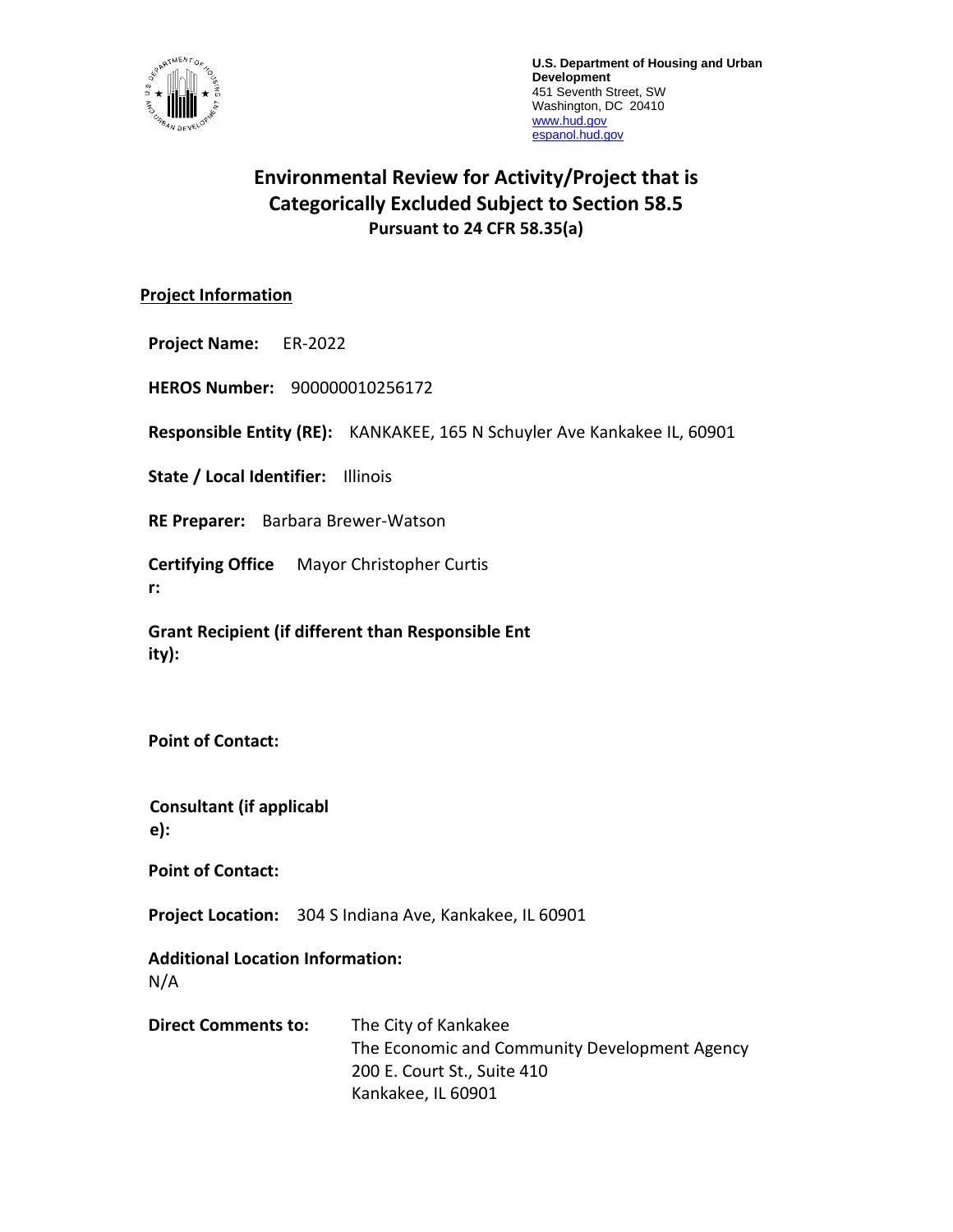# 815.933.0506

yourvoice@citykankakee-il.gov

# **Description of the Proposed Project [24 CFR 50.12 & 58.32; 40 CFR 1508.25]:**

These projects will fund rehab assistance for immediate needs that will address healthy and safety violations for low-to-moderate income households across the City of Kankakee. Our goal is to assist 60 low-tomoderate income households with up to \$20,000.00 of rehab funding for each property with our Lead and Healthy Homes grant to abate lead and create healthy homes for those residents. Another goal is to assist 10-15 low-to-moderate income single family homes that need rehabilitation with estimated work costs between \$1,000.00-\$15,000.00 per unit. This will help reduce blight in these vulnerable neighborhoods and prevent homelessness by helping residents stay in a healthy home. Another goal is to safely demolish up to 10 properties that are environmentally unsafe, thus further reducing blight and creating safe and healthy communities.

**Maps, photographs, and other documentation of project location and description:**

# **Level of Environmental Review Determination:**

**Categorically Excluded per 24 CFR 58.35(a), and subject to laws and authorities at 58.5:** 

58.35(a)(1) 58.35(a)(2) 58.35(a)(6) 58.35(a)(3)(i) 58.35(a)(3)(ii) 58.35(a)(3)(iii) 58.35(a)(4)(i) 58.35(a)(4)(ii)

# **Determination:**

| This categorically excluded activity/project converts to <b>EXEMPT</b> per Section 58.34(a)(12),<br>because it does not require any mitigation for compliance with any listed statutes or<br>authorities, nor requires any formal permit or license; Funds may be committed and<br>drawn down after certification of this part for this (now) EXEMPT project; OR                                                     |
|----------------------------------------------------------------------------------------------------------------------------------------------------------------------------------------------------------------------------------------------------------------------------------------------------------------------------------------------------------------------------------------------------------------------|
| This categorically excluded activity/project cannot convert to Exempt status because one<br>or more statutes or authorities listed at Section 58.5 requires formal consultation or<br>mitigation. Complete consultation/mitigation protocol requirements, publish NOI/RROF<br>and obtain "Authority to Use Grant Funds" (HUD 7015.16) per Section 58.70 and 58.71<br>before committing or drawing down any funds; OR |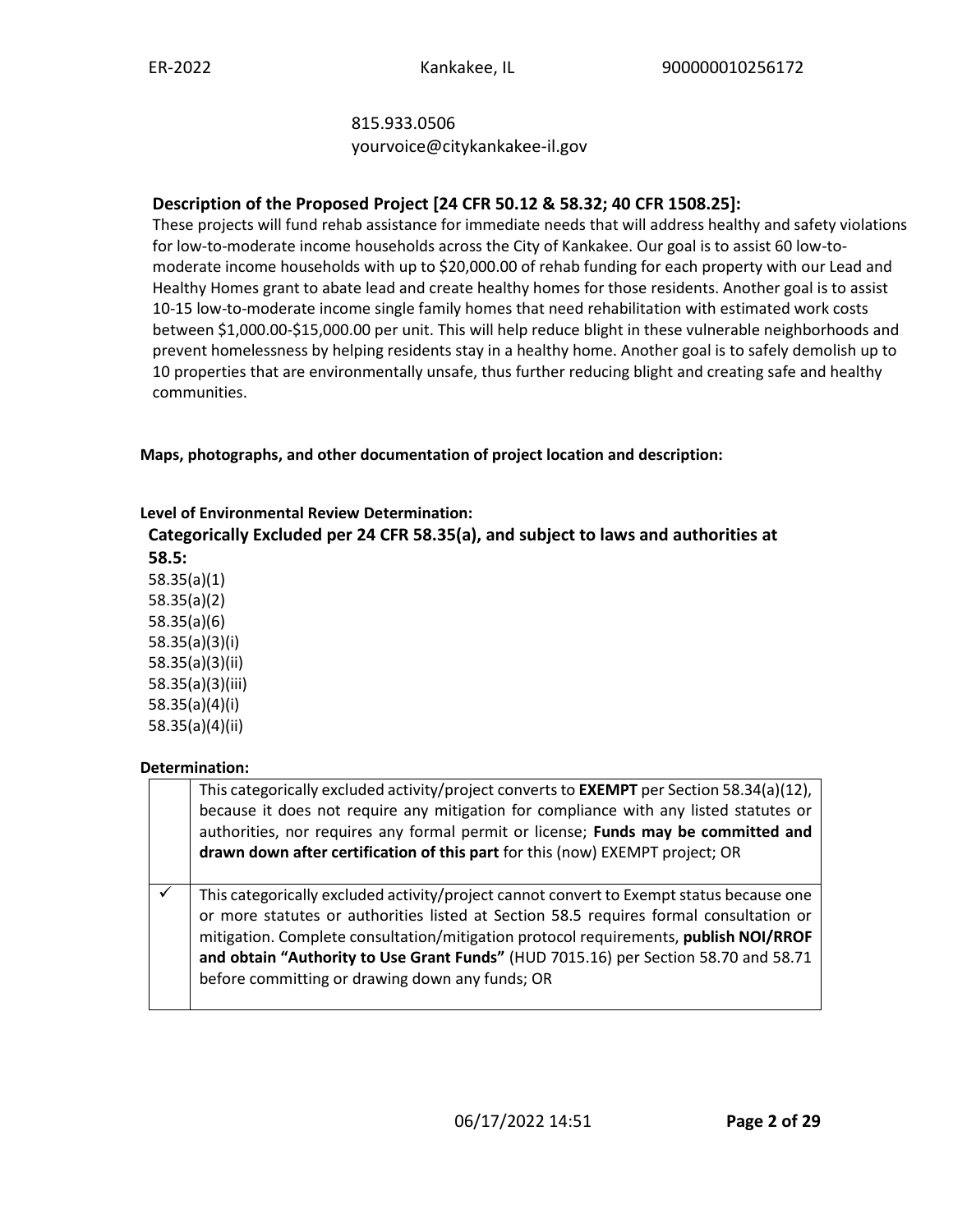This project is not categorically excluded OR, if originally categorically excluded, is now subject to a full Environmental Assessment according to Part 58 Subpart E due to extraordinary circumstances (Section 58.35(c)).

#### **Approval Documents:**

**7015.15 certified by Certifying Officer on:**

**7015.16 certified by Authorizing Officer on:**

### **Funding Information**

| Grant / Project<br><b>Identification</b><br><b>Number</b> | <b>HUD Program</b>            | <b>Program Name</b>                       |
|-----------------------------------------------------------|-------------------------------|-------------------------------------------|
|                                                           | Community Planning and        | <b>Community Development Block Grants</b> |
| B-20-MC-17-0026                                           | Development (CPD)             | (CDBG) (Entitlement)                      |
|                                                           | Healthy Homes and Lead Hazard |                                           |
| ILHHP0051-22                                              | Control                       |                                           |

**Estimated Total HUD Funded, Assisted or Insured Amount:** 

\$3,000,000.00

Estimated Total Project Cost: \$3,000,000.00

#### **Compliance with 24 CFR §50.4, §58.5 and §58.6 Laws and Authorities**

| <b>Compliance Factors:</b><br>Statutes, Executive Orders, and<br>Regulations listed at 24 CFR §50.4,<br>§58.5, and §58.6 | Are formal<br>compliance steps<br>or mitigation<br>required? | Compliance determination<br>(See Appendix A for source<br>determinations) |  |  |  |
|--------------------------------------------------------------------------------------------------------------------------|--------------------------------------------------------------|---------------------------------------------------------------------------|--|--|--|
| STATUTES, EXECUTIVE ORDERS, AND REGULATIONS LISTED AT 24 CFR §50.4 & § 58.6                                              |                                                              |                                                                           |  |  |  |
| <b>Airport Hazards</b>                                                                                                   | □ Yes ☑ No                                                   | The project site is not within 15,000 feet                                |  |  |  |
| <b>Clear Zones and Accident Potential</b>                                                                                |                                                              | of a military airport or 2,500 feet of a                                  |  |  |  |
| Zones; 24 CFR Part 51 Subpart D                                                                                          |                                                              | civilian airport. The project is in                                       |  |  |  |
|                                                                                                                          |                                                              | compliance with Airport Hazards                                           |  |  |  |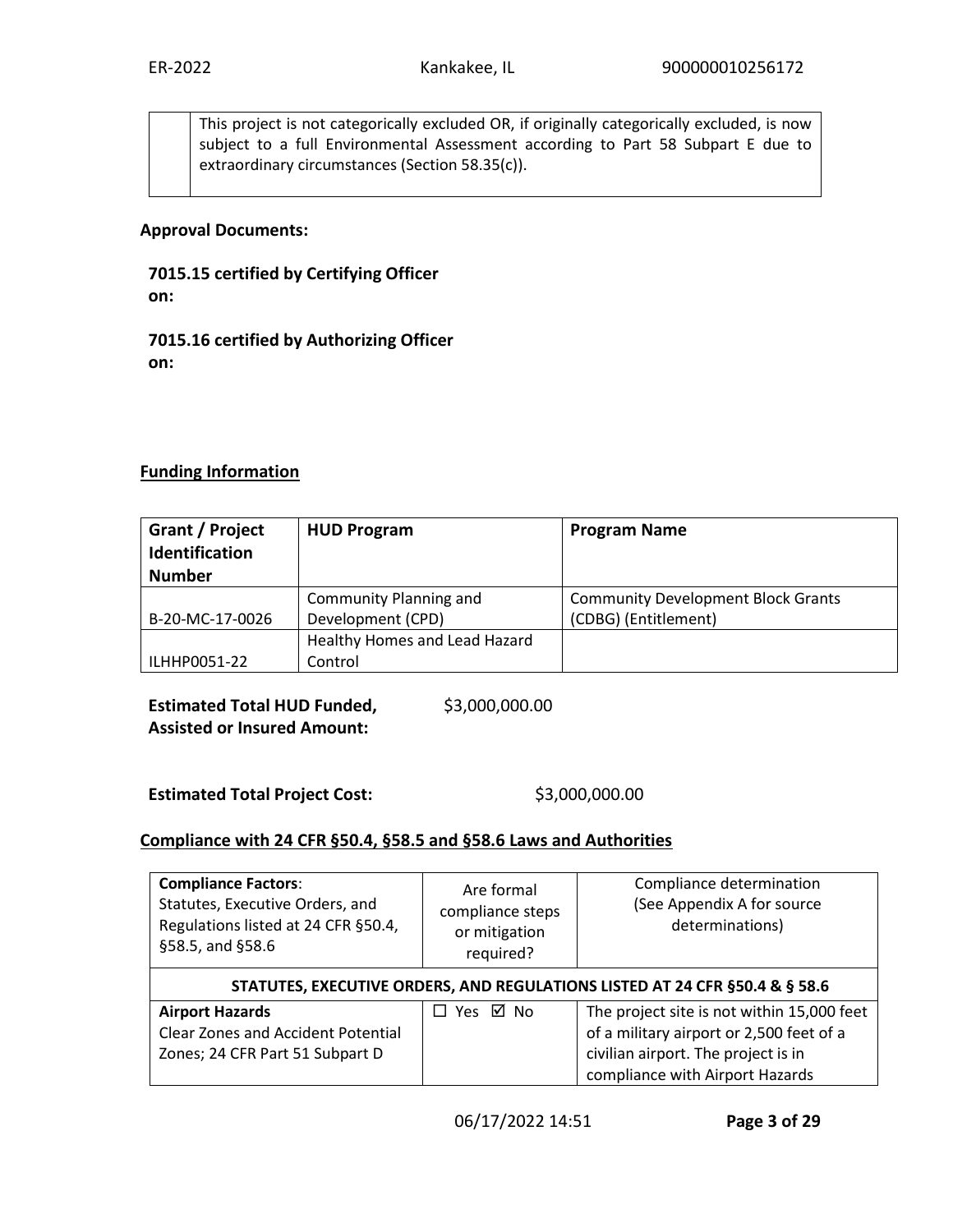| <b>Coastal Barrier Resources Act</b>                                                                                                                          | □ Yes ☑ No | requirements. Based on the project<br>description the project includes no<br>activities that would require further<br>evaluation under this section. The<br>project is in compliance with Airport<br>Runway Clear Zone requirements.                                                                                                                                                |
|---------------------------------------------------------------------------------------------------------------------------------------------------------------|------------|-------------------------------------------------------------------------------------------------------------------------------------------------------------------------------------------------------------------------------------------------------------------------------------------------------------------------------------------------------------------------------------|
| Coastal Barrier Resources Act, as<br>amended by the Coastal Barrier<br>Improvement Act of 1990 [16 USC<br>3501]                                               |            | This project is located in a state that<br>does not contain CBRS units. Therefore,<br>this project is in compliance with the<br><b>Coastal Barrier Resources Act.</b>                                                                                                                                                                                                               |
| <b>Flood Insurance</b><br>Flood Disaster Protection Act of<br>1973 and National Flood Insurance<br>Reform Act of 1994 [42 USC 4001-<br>4128 and 42 USC 5154a] | □ Yes ☑ No | The structure or insurable property is<br>not located in a FEMA-designated<br>Special Flood Hazard Area. While flood<br>insurance may not be mandatory in this<br>instance, HUD recommends that all<br>insurable structures maintain flood<br>insurance under the National Flood<br>Insurance Program (NFIP). The project is<br>in compliance with flood insurance<br>requirements. |
|                                                                                                                                                               |            | STATUTES, EXECUTIVE ORDERS, AND REGULATIONS LISTED AT 24 CFR §50.4 & § 58.5                                                                                                                                                                                                                                                                                                         |
| <b>Air Quality</b><br>Clean Air Act, as amended,<br>particularly section $176(c)$ & (d); 40<br>CFR Parts 6, 51, 93                                            | □ Yes ☑ No | Based on the project description, this<br>project includes no activities that would<br>require further evaluation under the<br>Clean Air Act. The project is in<br>compliance with the Clean Air Act.                                                                                                                                                                               |
| <b>Coastal Zone Management Act</b><br>Coastal Zone Management Act,<br>sections 307(c) & (d)                                                                   | □ Yes ☑ No | This project is not located in or does not<br>affect a Coastal Zone as defined in the<br>state Coastal Management Plan. The<br>project is in compliance with the Coastal<br>Zone Management Act.                                                                                                                                                                                    |
| <b>Contamination and Toxic</b><br><b>Substances</b><br>24 CFR 50.3(i) & 58.5(i)(2)]                                                                           | □ Yes ☑ No | Site contamination was evaluated as<br>follows: None of the above. On-site or<br>nearby toxic, hazardous, or radioactive<br>substances that could affect the health<br>and safety of project occupants or<br>conflict with the intended use of the<br>property were not found. The project is<br>in compliance with contamination and<br>toxic substances requirements.             |
| <b>Endangered Species Act</b><br>Endangered Species Act of 1973,<br>particularly section 7; 50 CFR Part<br>402                                                | □ Yes ☑ No | This project will have No Effect on listed<br>species due to the nature of the<br>activities involved in the project. This                                                                                                                                                                                                                                                          |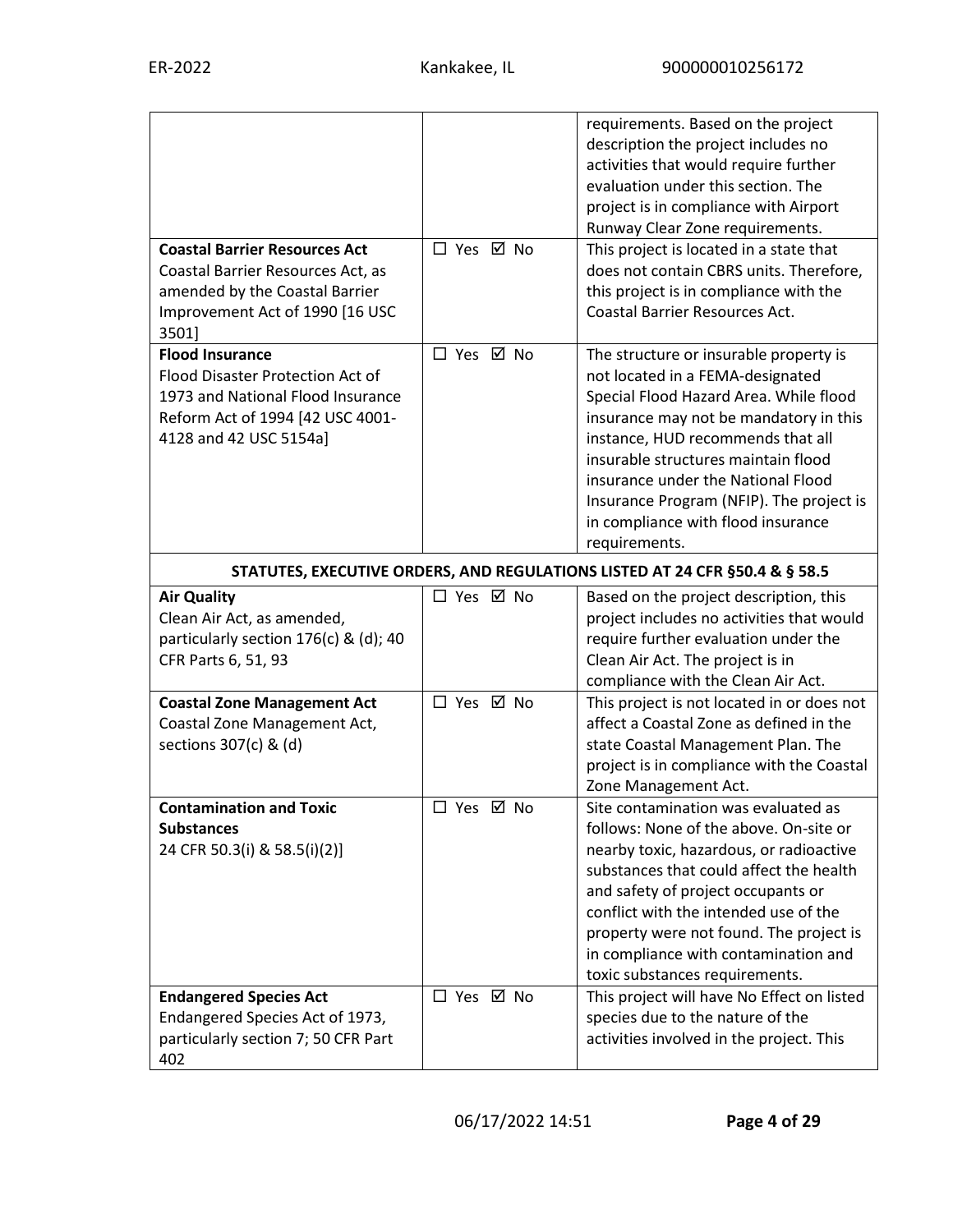|                                        |            | project is in compliance with the         |
|----------------------------------------|------------|-------------------------------------------|
|                                        |            | <b>Endangered Species Act.</b>            |
| <b>Explosive and Flammable Hazards</b> | □ Yes ☑ No | Based on the project description the      |
| Above-Ground Tanks)[24 CFR Part        |            | project includes no activities that would |
| 51 Subpart C                           |            | require further evaluation under this     |
|                                        |            | section. The project is in compliance     |
|                                        |            | with explosive and flammable hazard       |
|                                        |            | requirements.                             |
| <b>Farmlands Protection</b>            | □ Yes ☑ No | This project does not include any         |
| Farmland Protection Policy Act of      |            | activities that could potentially convert |
| 1981, particularly sections 1504(b)    |            | agricultural land to a non-agricultural   |
| and 1541; 7 CFR Part 658               |            | use. The project is in compliance with    |
|                                        |            | the Farmland Protection Policy Act.       |
| <b>Floodplain Management</b>           | □ Yes ☑ No | This project does not occur in a          |
| Executive Order 11988, particularly    |            | floodplain. The project is in compliance  |
| section 2(a); 24 CFR Part 55           |            | with Executive Order 11988. Each          |
|                                        |            | project will be reviewed for location     |
|                                        |            | within the relevant Federal Emergency     |
|                                        |            | Management Agency (FEMA), Flood           |
|                                        |            | Insurance Rate Map (FIRM) or Flood        |
|                                        |            | Hazard Boundary Map (FHBM) to             |
|                                        |            | determine if the project is within the    |
|                                        |            | 100-year floodplain. Any existing         |
|                                        |            | projects located in a 100-year flood      |
|                                        |            | plain zone will be required to have and   |
|                                        |            | maintain flood plain insurance for the    |
|                                        |            | duration of the grant. (See Example of    |
|                                        |            | FEMA FIRM for City of Kankakee, IL.       |
| <b>Historic Preservation</b>           | □ Yes ☑ No | Based on the project description the      |
| National Historic Preservation Act of  |            | project has No Potential to Cause         |
| 1966, particularly sections 106 and    |            | Effects. The project is in compliance     |
| 110; 36 CFR Part 800                   |            | with Section 106. Each project will be    |
|                                        |            | referred to the Illinois State Historic   |
|                                        |            | Preservation Agency for information on    |
|                                        |            | the presence of the proposed project on   |
|                                        |            | the National and Local historic registers |
|                                        |            | and site-specific review and approval     |
|                                        |            | under Section 106.A tribal compliance     |
|                                        |            | checklist will be filled out for each     |
|                                        |            | property to be assisted. However, no      |
|                                        |            | activities will be undertaken that        |
|                                        |            | include: ground disturbance (digging),    |
|                                        |            | new construction in undeveloped           |
|                                        |            | natural areas, introduction of            |
|                                        |            | incongruent visual, audible or            |
|                                        |            | atmospheric changes, work on a            |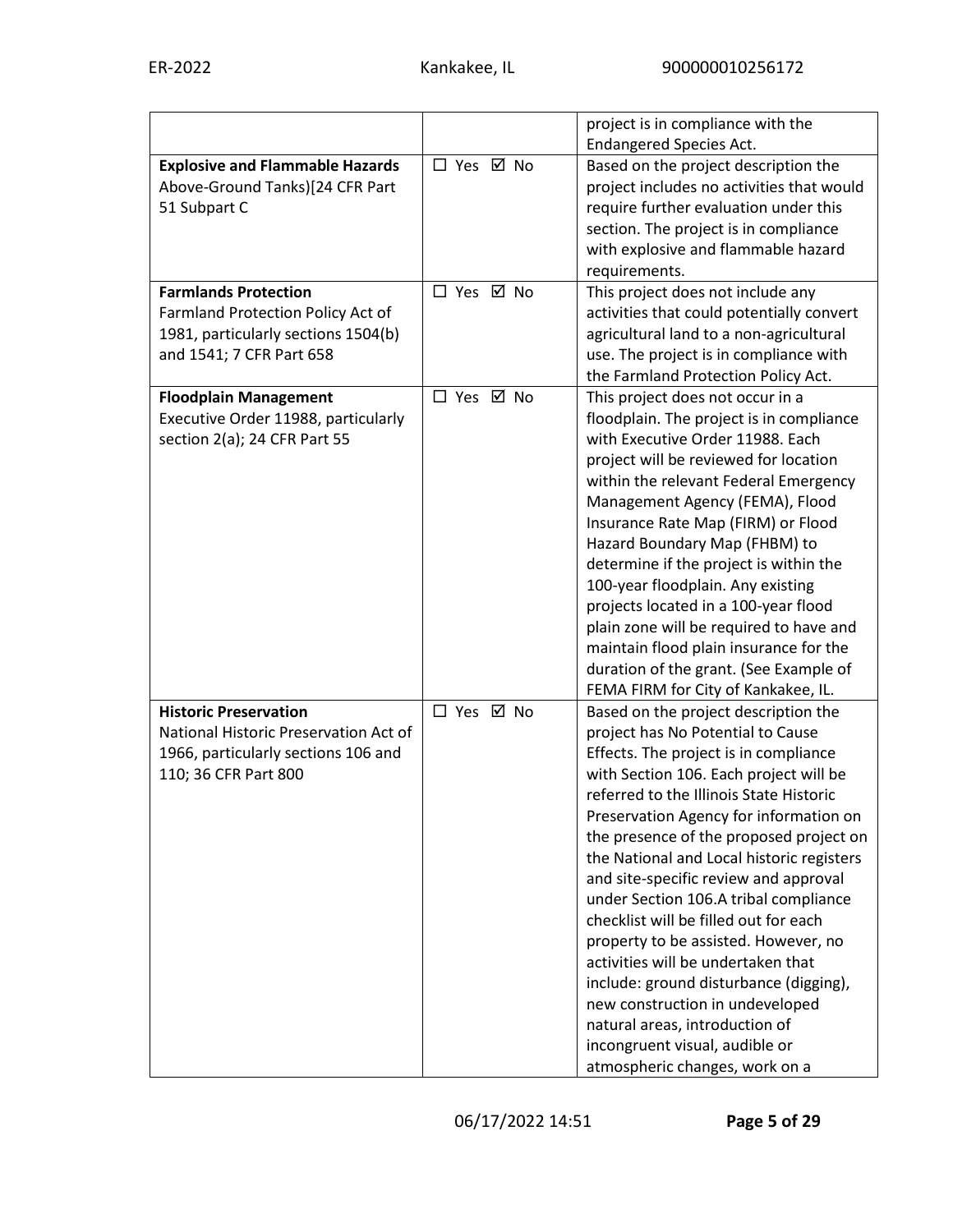|                                     |                                     | building or structure with significant<br>tribal association or transfer, lease or<br>sale of historic properties of religious<br>and cultural significance. (See Exhibit E<br><b>Tribal Consultant Checklist and Sample</b><br>Letter Attached.) |
|-------------------------------------|-------------------------------------|---------------------------------------------------------------------------------------------------------------------------------------------------------------------------------------------------------------------------------------------------|
| <b>Noise Abatement and Control</b>  | □ Yes ☑ No                          | The project is modernization or minor                                                                                                                                                                                                             |
| Noise Control Act of 1972, as       |                                     | rehabilitation of an existing residential                                                                                                                                                                                                         |
| amended by the Quiet Communities    |                                     | property. The project will include                                                                                                                                                                                                                |
| Act of 1978; 24 CFR Part 51 Subpart |                                     | standardized noise attenuation                                                                                                                                                                                                                    |
| B                                   |                                     | measures. The project is in compliance<br>with HUD's Noise regulation.                                                                                                                                                                            |
| <b>Sole Source Aquifers</b>         | □ Yes ☑ No                          | Based on the project description, the                                                                                                                                                                                                             |
| Safe Drinking Water Act of 1974, as |                                     | project consists of activities that are                                                                                                                                                                                                           |
| amended, particularly section       |                                     | unlikely to have an adverse impact on                                                                                                                                                                                                             |
| 1424(e); 40 CFR Part 149            |                                     | groundwater resources. The project is in                                                                                                                                                                                                          |
|                                     |                                     | compliance with Sole Source Aquifer                                                                                                                                                                                                               |
|                                     |                                     | requirements.                                                                                                                                                                                                                                     |
| <b>Wetlands Protection</b>          | □ Yes ☑ No                          | Based on the project description this                                                                                                                                                                                                             |
| Executive Order 11990, particularly |                                     | project includes no activities that would                                                                                                                                                                                                         |
| sections 2 and 5                    |                                     | require further evaluation under this                                                                                                                                                                                                             |
|                                     |                                     | section. The project is in compliance                                                                                                                                                                                                             |
|                                     |                                     | with Executive Order 11990.                                                                                                                                                                                                                       |
| <b>Wild and Scenic Rivers Act</b>   | □ Yes ☑ No                          | This project is not within proximity of a                                                                                                                                                                                                         |
| Wild and Scenic Rivers Act of 1968, |                                     | NWSRS river. The project is in                                                                                                                                                                                                                    |
| particularly section 7(b) and (c)   |                                     | compliance with the Wild and Scenic                                                                                                                                                                                                               |
|                                     |                                     | Rivers Act.                                                                                                                                                                                                                                       |
|                                     | HUD HOUSING ENVIRONMENTAL STANDARDS |                                                                                                                                                                                                                                                   |
|                                     | <b>ENVIRONMENTAL JUSTICE</b>        |                                                                                                                                                                                                                                                   |
| <b>Environmental Justice</b>        | □ Yes ☑ No                          | No adverse environmental impacts were                                                                                                                                                                                                             |
| <b>Executive Order 12898</b>        |                                     | identified in the project's total                                                                                                                                                                                                                 |
|                                     |                                     | environmental review. The project is in                                                                                                                                                                                                           |
|                                     |                                     | compliance with Executive Order 12898.                                                                                                                                                                                                            |

# **Mitigation Measures and Conditions [40 CFR 1505.2(c)]:**

Summarized below are all mitigation measures adopted by the Responsible Entity to reduce, avoid or eliminate adverse environmental impacts and to avoid non-compliance or nonconformance with the above-listed authorities and factors. These measures/conditions must be incorporated into project contracts, development agreements and other relevant documents. The staff responsible for implementing and monitoring mitigation measures should be clearly identified in the mitigation plan.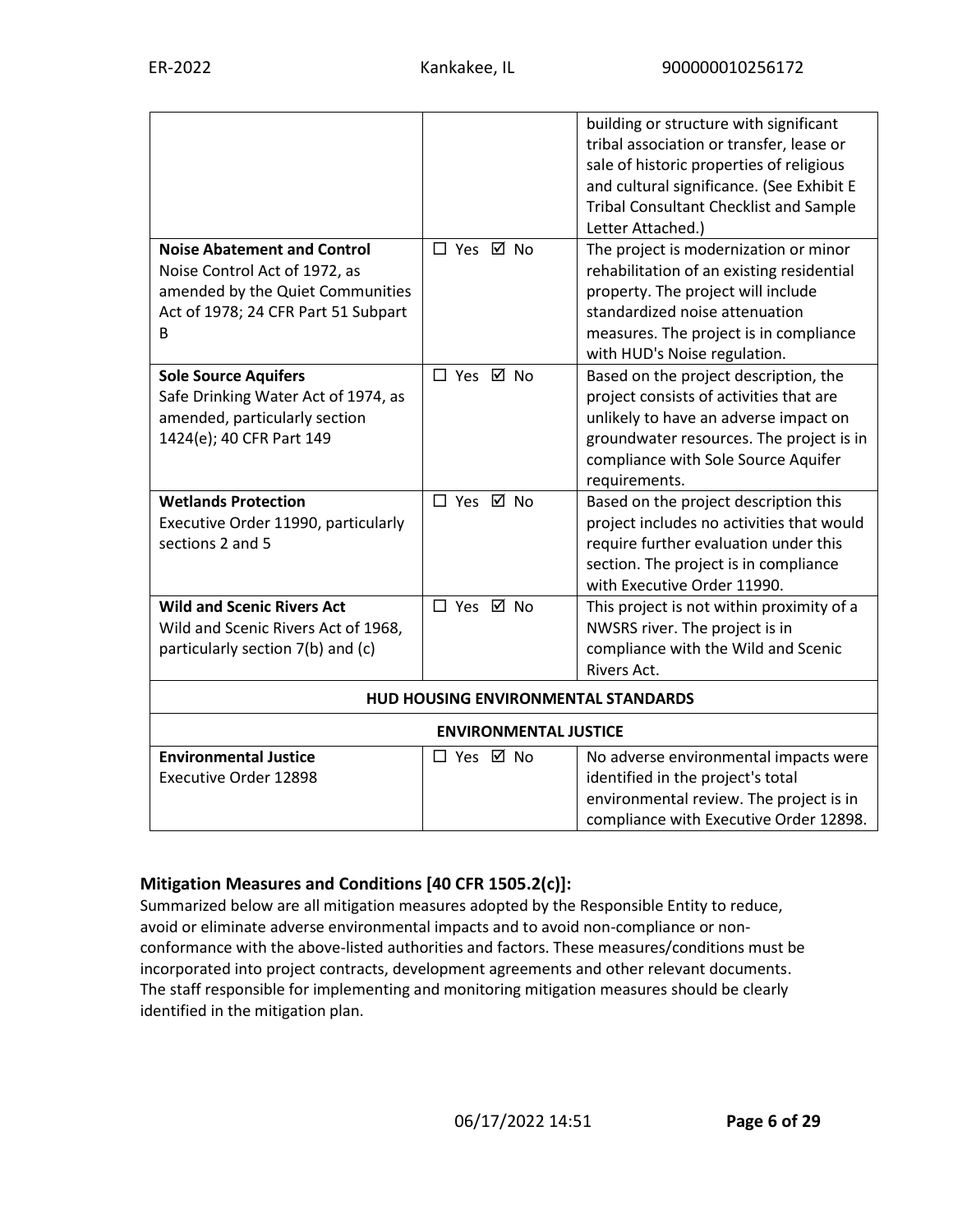| Law,<br>Authority,<br>or Factor | <b>Mitigation Measure or Condition</b>                                                                                                                                                                                                                                                                                                                                                                                                                                                                                                                                                                                                                                | <b>Comments on</b><br>Completed<br><b>Measures</b> | <b>Mitigation</b><br>Plan | Complete |
|---------------------------------|-----------------------------------------------------------------------------------------------------------------------------------------------------------------------------------------------------------------------------------------------------------------------------------------------------------------------------------------------------------------------------------------------------------------------------------------------------------------------------------------------------------------------------------------------------------------------------------------------------------------------------------------------------------------------|----------------------------------------------------|---------------------------|----------|
| Flood<br>Insurance              | For loans, loan insurance or<br>guarantees, the amount of flood<br>insurance coverage must at least<br>equal the outstanding principal<br>balance of the loan or the<br>maximum limit of coverage made<br>available under the National<br>Flood Insurance Program,<br>whichever is less. For grants and<br>other non-loan forms of financial<br>assistance, flood insurance<br>coverage must be continued for<br>the life of the building<br>irrespective of the transfer of<br>ownership. The amount of<br>coverage must at least equal the<br>total project cost or the<br>maximum coverage limit of the<br>National Flood Insurance<br>Program, whichever is less. | N/A                                                |                           |          |

#### **Project Mitigation Plan**

The objective of preventive measures is to protect new construction from hazards and see that future development does not increase potential losses. The Mitigation Advisory Task Force considered everything that could affect the impact of the hazards and reviewed a wide range of alternatives. The Task Force's work and the subsequent plan document explored five general strategies for reaching the goals. These strategies are the subject of Chapters 5 - 9 in this Plan. Preventive - e.g., zoning, building codes, and other development regulations Property protection - e.g., relocation out of harm's way, retrofitting buildings Emergency services - e.g., warning, sandbagging, evacuation Structural projects - e.g., levees, reservoirs, channel improvements Public information - e.g., outreach projects, technical assistance

#### [hazmit-plan.pdf](https://heros.hud.gov/heros/faces/downloadFile.xhtml?erUploadId=900000011378777)

#### **Supporting documentation on completed measures**

06/17/2022 14:51 **Page 7 of 29**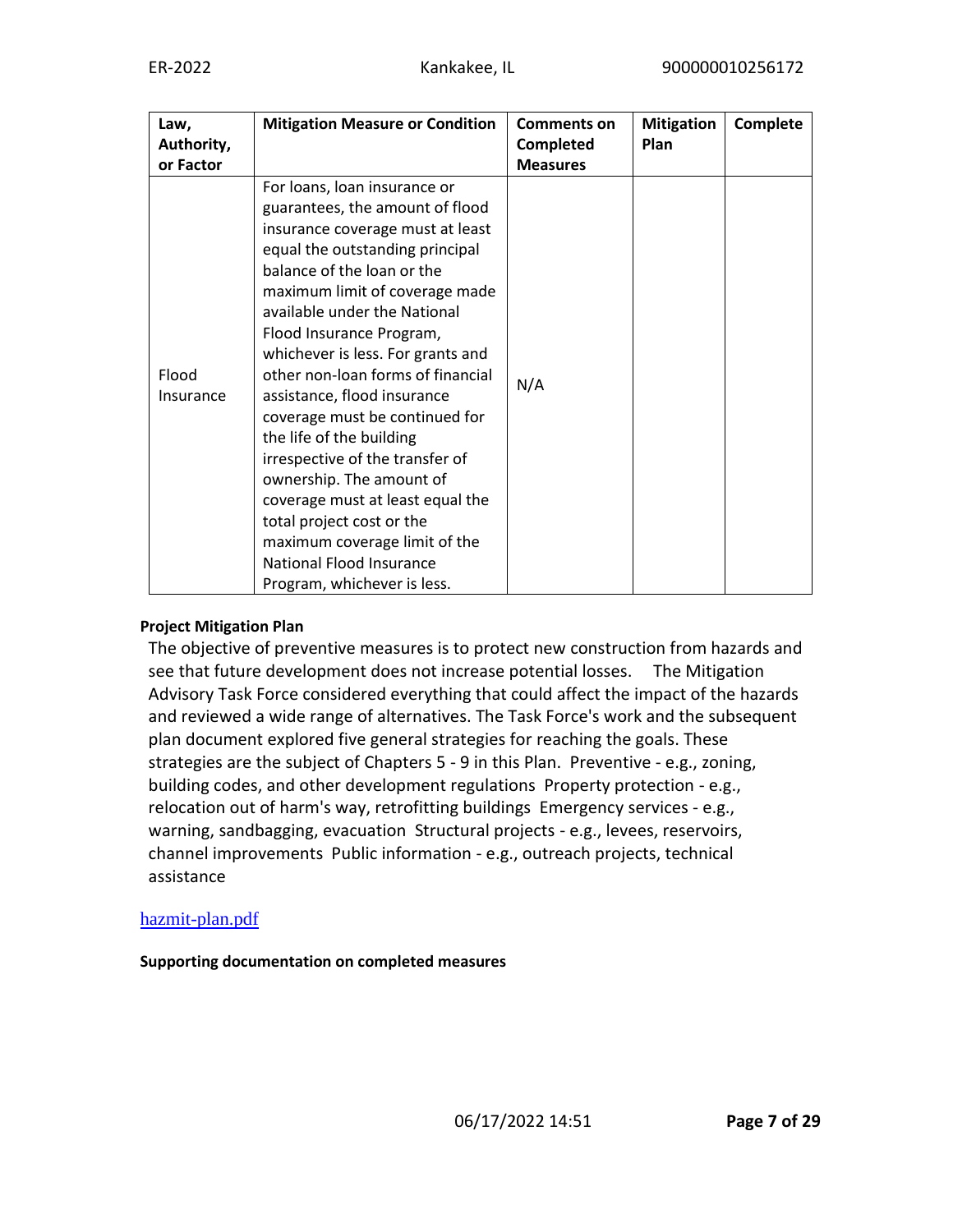# **APPENDIX A: Related Federal Laws and Authorities**

# **Airport Hazards**

| General policy                                | Legislation | Regulation               |
|-----------------------------------------------|-------------|--------------------------|
| It is HUD's policy to apply standards to      |             | 24 CFR Part 51 Subpart D |
| prevent incompatible development              |             |                          |
| around civil airports and military airfields. |             |                          |

**1. To ensure compatible land use development, you must determine your site's proximity to civil and military airports. Is your project within 15,000 feet of a military airport or 2,500 feet of a civilian airport?**

✓ **No**

Based on the response, the review is in compliance with this section. Document and upload the map showing that the site is not within the applicable distances to a military or civilian airport below

**Yes**

# **Screen Summary**

#### **Compliance Determination**

The project site is not within 15,000 feet of a military airport or 2,500 feet of a civilian airport. The project is in compliance with Airport Hazards requirements. Based on the project description the project includes no activities that would require further evaluation under this section. The project is in compliance with Airport Runway Clear Zone requirements.

#### **Supporting documentation**

[Airport master record\(2\).pdf](https://heros.hud.gov/heros/faces/downloadFile.xhtml?erUploadId=900000011375632) [Airport distance map.docx](https://heros.hud.gov/heros/faces/downloadFile.xhtml?erUploadId=900000011375625)

#### **Are formal compliance steps or mitigation required?**

Yes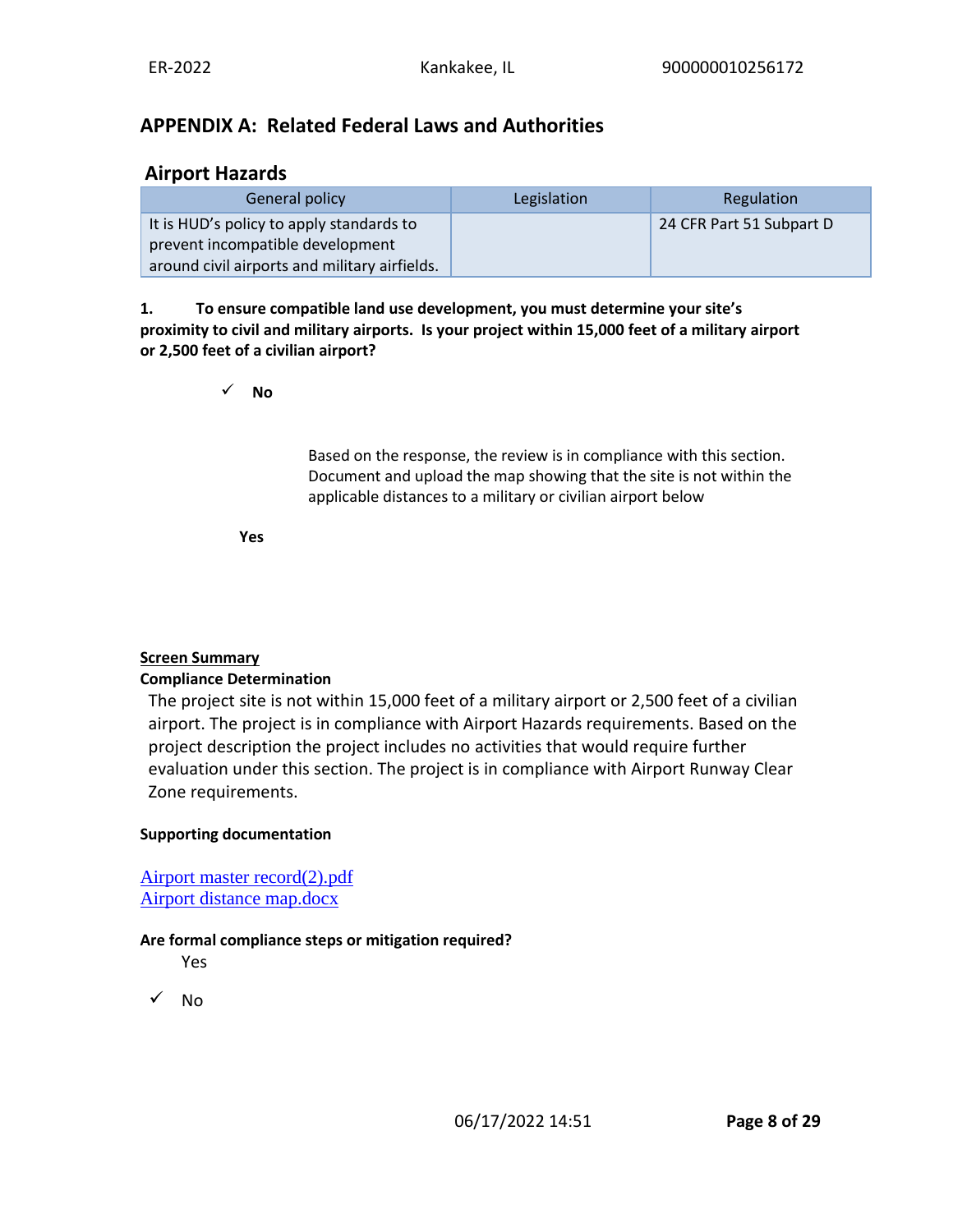# **Coastal Barrier Resources**

| <b>General requirements</b>              | Legislation                          | Regulation |
|------------------------------------------|--------------------------------------|------------|
| HUD financial assistance may not be      | <b>Coastal Barrier Resources Act</b> |            |
| used for most activities in units of the | (CBRA) of 1982, as amended by        |            |
| <b>Coastal Barrier Resources System</b>  | the Coastal Barrier Improvement      |            |
| (CBRS). See 16 USC 3504 for limitations  | Act of 1990 (16 USC 3501)            |            |
| on federal expenditures affecting the    |                                      |            |
| CBRS.                                    |                                      |            |

#### **This project is located in a state that does not contain CBRA units. Therefore, this project is in compliance with the Coastal Barrier Resources Act.**

### **Screen Summary**

#### **Compliance Determination**

This project is located in a state that does not contain CBRS units. Therefore, this project is in compliance with the Coastal Barrier Resources Act.

#### **Supporting documentation**

#### [Coastal Barrier\(2\).docx](https://heros.hud.gov/heros/faces/downloadFile.xhtml?erUploadId=900000011375646)

[Coastal Barrier Resources System certification\(1\).pdf](https://heros.hud.gov/heros/faces/downloadFile.xhtml?erUploadId=900000011375644)

#### **Are formal compliance steps or mitigation required?**

Yes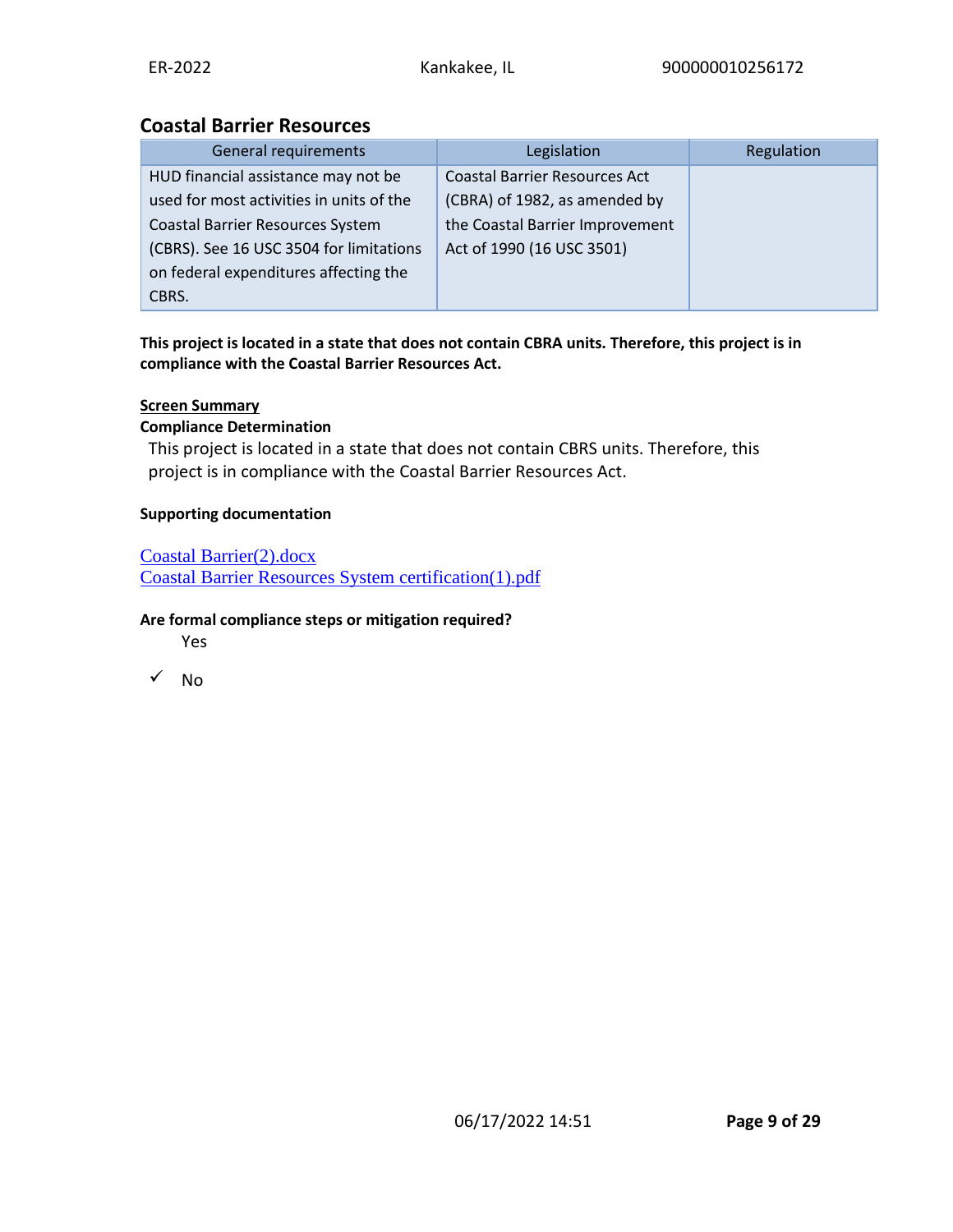# **Flood Insurance**

| General requirements                                     | Legislation            | Regulation         |
|----------------------------------------------------------|------------------------|--------------------|
| Certain types of federal financial assistance may not be | <b>Flood Disaster</b>  | 24 CFR 50.4(b)(1)  |
| used in floodplains unless the community participates    | Protection Act of 1973 | and 24 CFR 58.6(a) |
| in National Flood Insurance Program and flood            | as amended (42 USC     | and (b); 24 CFR    |
| insurance is both obtained and maintained.               | 4001-4128)             | $55.1(b)$ .        |

#### **1. Does this project involve financial assistance for construction, rehabilitation, or acquisition of a mobile home, building, or insurable personal property?**

No. This project does not require flood insurance or is excepted from flood insurance.

✓ Yes

# **2. Upload a FEMA/FIRM map showing the site here:**

# [floodplain map\(1\).docx](https://heros.hud.gov/heros/faces/downloadFile.xhtml?erUploadId=900000011375662) [National Flood Hazard Layer FIRMette\(1\).pdf](https://heros.hud.gov/heros/faces/downloadFile.xhtml?erUploadId=900000011375658)

The Federal Emergency Management Agency (FEMA) designates floodplains. The [FEMA](http://www.msc.fema.gov/)  [Map Service Center](http://www.msc.fema.gov/) provides this information in the form of FEMA Flood Insurance Rate Maps (FIRMs). For projects in areas not mapped by FEMA, use the best available information to determine floodplain information. Include documentation, including a discussion of why this is the best available information for the site. Provide FEMA/FIRM floodplain zone designation, panel number, and date within your documentation.

### **Is the structure, part of the structure, or insurable property located in a FEMAdesignated Special Flood Hazard Area?**

✓ No

Based on the response, the review is in compliance with this section.

Yes

**4. While flood insurance is not mandatory for this project, HUD strongly recommends that all insurable structures maintain flood insurance under the National Flood Insurance Program (NFIP). Will flood insurance be required as a mitigation measure or condition?**

06/17/2022 14:51 **Page 10 of 29**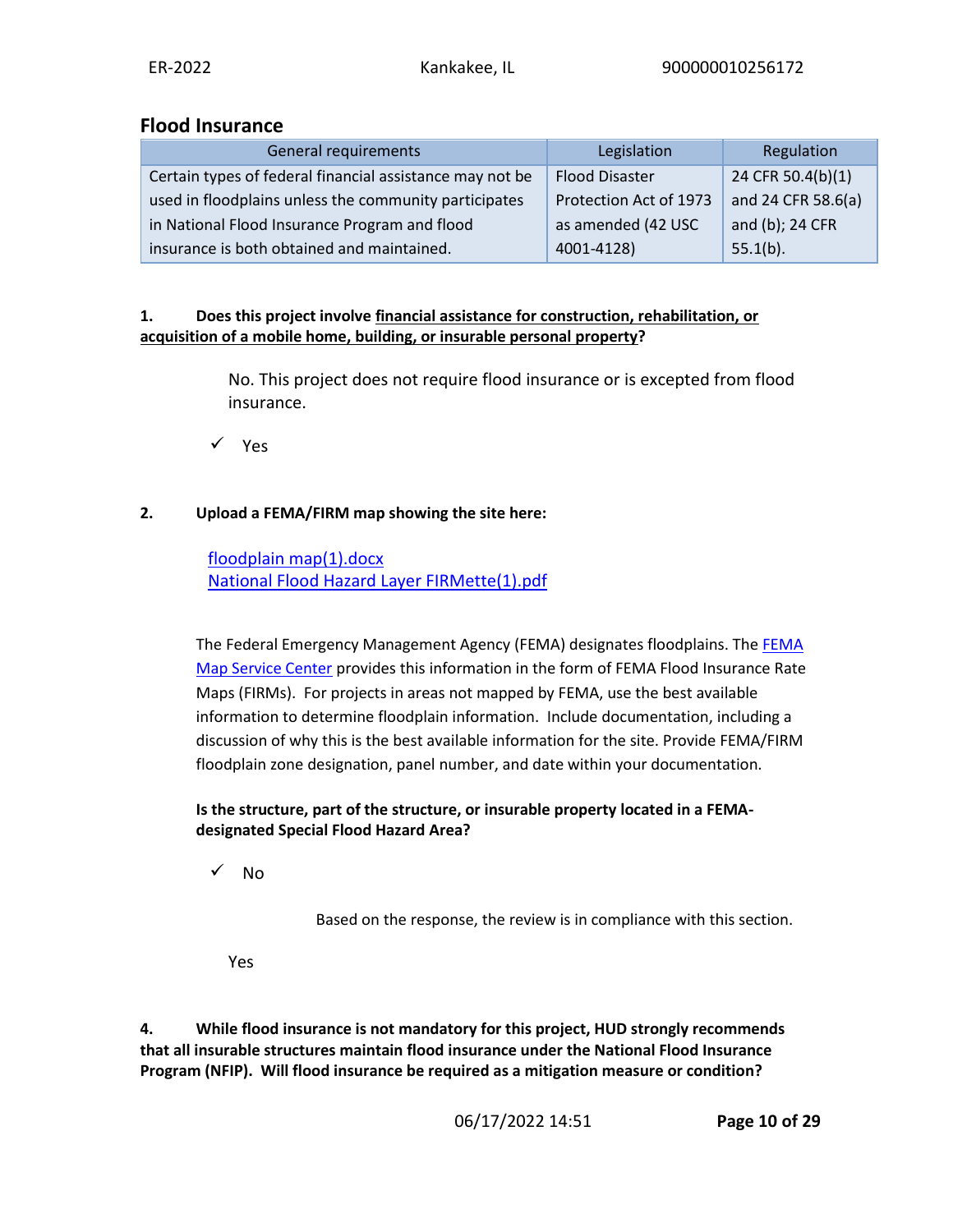✓ Yes

No

### **Screen Summary**

#### **Compliance Determination**

The structure or insurable property is not located in a FEMA-designated Special Flood Hazard Area. While flood insurance may not be mandatory in this instance, HUD recommends that all insurable structures maintain flood insurance under the National Flood Insurance Program (NFIP). The project is in compliance with flood insurance requirements.

#### **Supporting documentation**

#### **Are formal compliance steps or mitigation required?**

Yes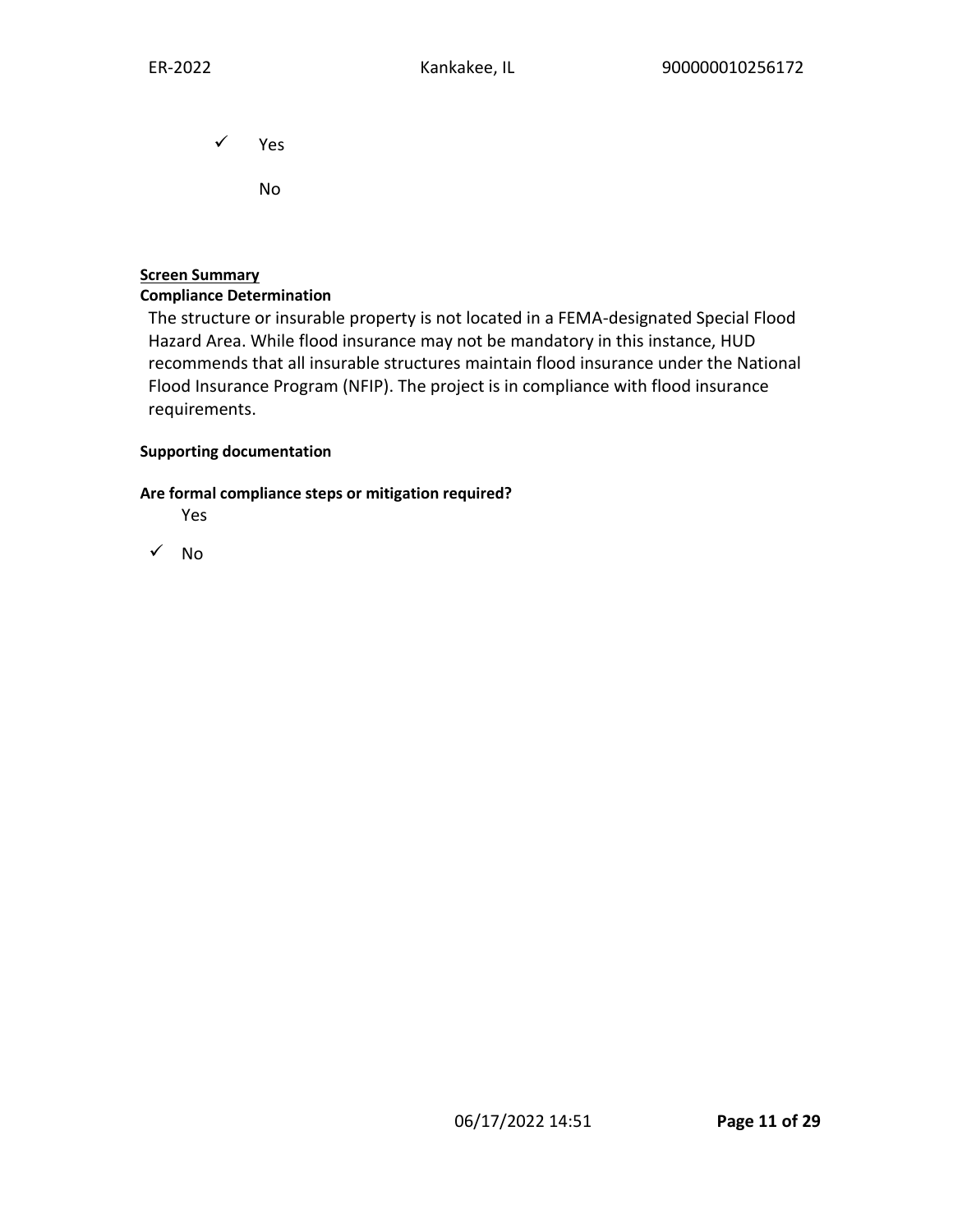# **Air Quality**

| <b>General requirements</b>              | Legislation                    | Regulation         |
|------------------------------------------|--------------------------------|--------------------|
| The Clean Air Act is administered        | Clean Air Act (42 USC 7401 et  | 40 CFR Parts 6, 51 |
| by the U.S. Environmental                | seq.) as amended particularly  | and 93             |
| Protection Agency (EPA), which           | Section 176(c) and (d) (42 USC |                    |
| sets national standards on               | $7506(c)$ and $(d)$ )          |                    |
| ambient pollutants. In addition,         |                                |                    |
| the Clean Air Act is administered        |                                |                    |
| by States, which must develop            |                                |                    |
| <b>State Implementation Plans (SIPs)</b> |                                |                    |
| to regulate their state air quality.     |                                |                    |
| Projects funded by HUD must              |                                |                    |
| demonstrate that they conform            |                                |                    |
| to the appropriate SIP.                  |                                |                    |

### **1. Does your project include new construction or conversion of land use facilitating the development of public, commercial, or industrial facilities OR five or more dwelling units?**

Yes

 $\sqrt{NQ}$ 

Based on the response, the review is in compliance with this section.

# **Screen Summary**

# **Compliance Determination**

Based on the project description, this project includes no activities that would require further evaluation under the Clean Air Act. The project is in compliance with the Clean Air Act.

# **Supporting documentation**

[Tier 1 Air.pdf](https://heros.hud.gov/heros/faces/downloadFile.xhtml?erUploadId=900000011375666)

# **Are formal compliance steps or mitigation required?**

Yes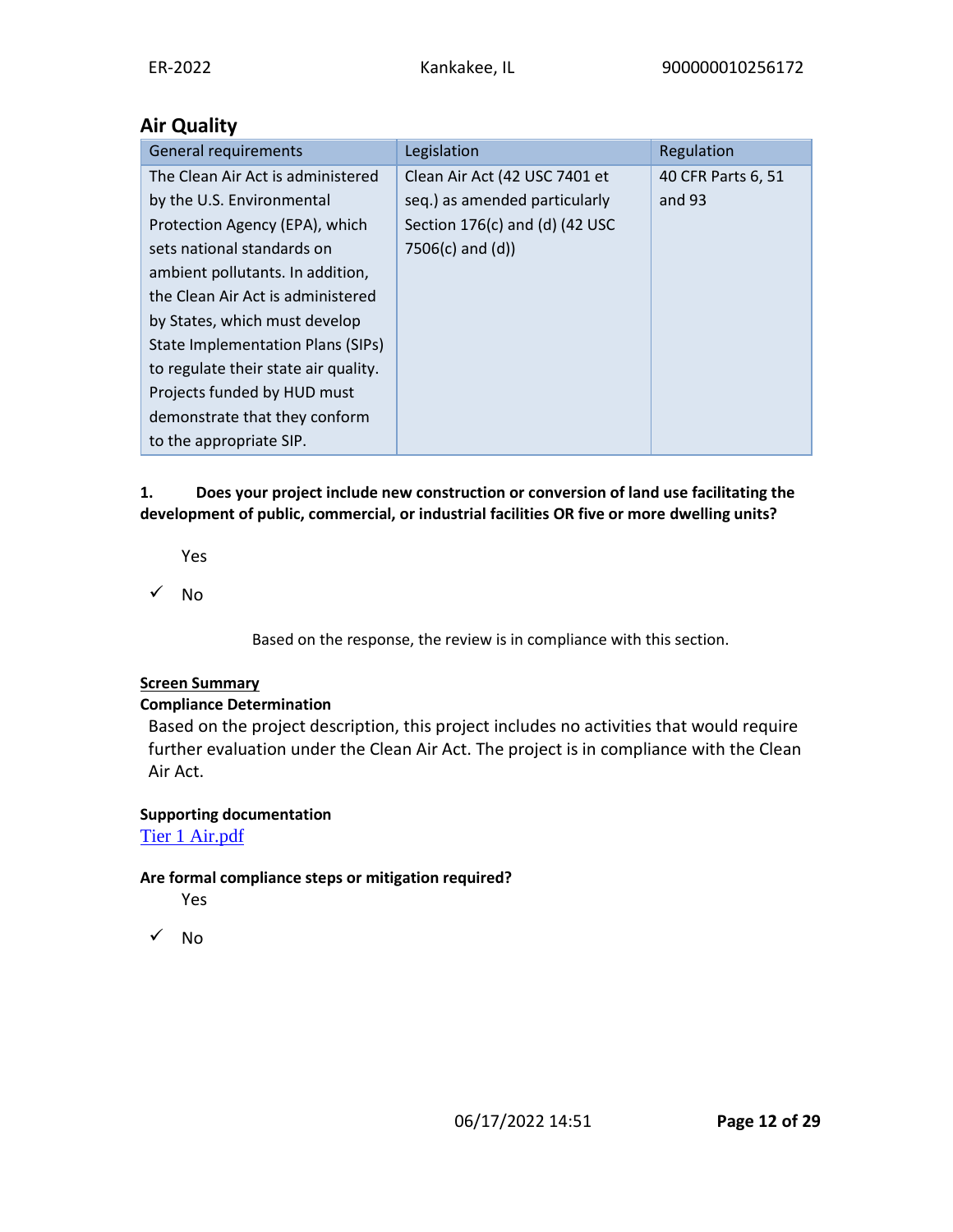# **Coastal Zone Management Act**

| <b>General requirements</b>                                                                                                                                                                                                          | Legislation                                                                                                                    | Regulation      |
|--------------------------------------------------------------------------------------------------------------------------------------------------------------------------------------------------------------------------------------|--------------------------------------------------------------------------------------------------------------------------------|-----------------|
| Federal assistance to applicant<br>agencies for activities affecting<br>any coastal use or resource is<br>granted only when such<br>activities are consistent with<br>federally approved State<br><b>Coastal Zone Management Act</b> | <b>Coastal Zone Management</b><br>Act (16 USC 1451-1464),<br>particularly section 307(c)<br>and (d) (16 USC 1456(c) and<br>(d) | 15 CFR Part 930 |
| Plans.                                                                                                                                                                                                                               |                                                                                                                                |                 |

# **1. Is the project located in, or does it affect, a Coastal Zone as defined in your state Coastal Management Plan?**

Yes

✓ No

Based on the response, the review is in compliance with this section. Document and upload all documents used to make your determination below.

# **Screen Summary**

# **Compliance Determination**

This project is not located in or does not affect a Coastal Zone as defined in the state Coastal Management Plan. The project is in compliance with the Coastal Zone Management Act.

# **Supporting documentation**

# [Coastal Barrier\(4\).docx](https://heros.hud.gov/heros/faces/downloadFile.xhtml?erUploadId=900000011375673)

# **Are formal compliance steps or mitigation required?**

Yes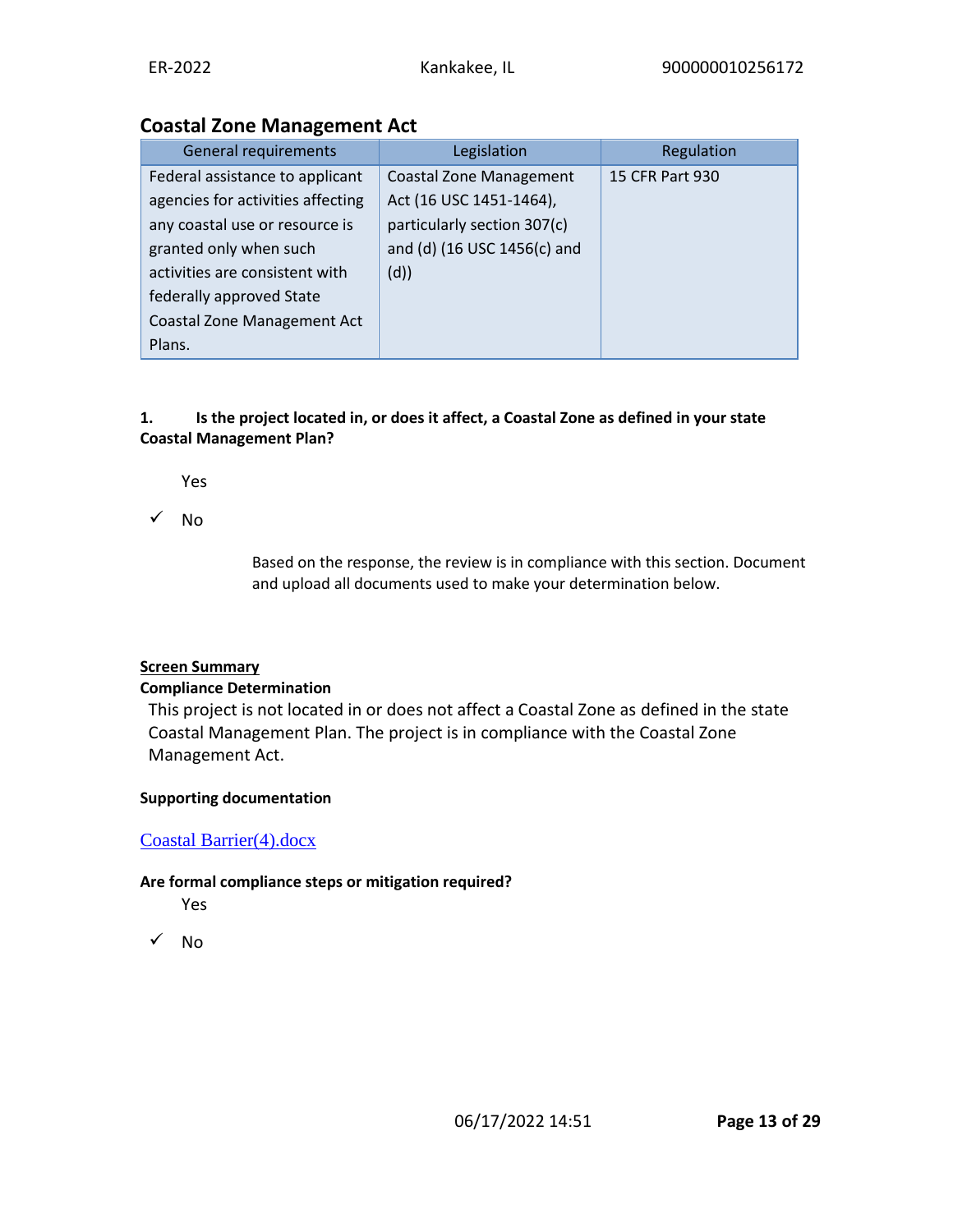# **Contamination and Toxic Substances**

| <b>General requirements</b>                         | Legislation | Regulations       |
|-----------------------------------------------------|-------------|-------------------|
| It is HUD policy that all properties that are being |             | 24 CFR 58.5(i)(2) |
| proposed for use in HUD programs be free of         |             | 24 CFR 50.3(i)    |
| hazardous materials, contamination, toxic           |             |                   |
| chemicals and gases, and radioactive                |             |                   |
| substances, where a hazard could affect the         |             |                   |
| health and safety of the occupants or conflict      |             |                   |
| with the intended utilization of the property.      |             |                   |

### **1. How was site contamination evaluated? Select all that apply. Document and upload documentation and reports and evaluation explanation of site contamination below.**

American Society for Testing and Materials (ASTM) Phase I Environmental Site Assessment (ESA) ASTM Phase II ESA Remediation or clean-up plan ASTM Vapor Encroachment Screening

 $\checkmark$  None of the Above

**2. Were any on-site or nearby toxic, hazardous, or radioactive substances found that could affect the health and safety of project occupants or conflict with the intended use of the property? (Were any recognized environmental conditions or RECs identified in a Phase I ESA and confirmed in a Phase II ESA?)**

✓ No

**Explain:**

We perform environmental assessments on each property before beginning a project. Those reports are submitted and filed in individual project files. Regular communication and updates are received from both State and Federal environmental representatives to ensure proper actions are taken if a nearby toxic or hazardous event takes place.

Based on the response, the review is in compliance with this section.

Yes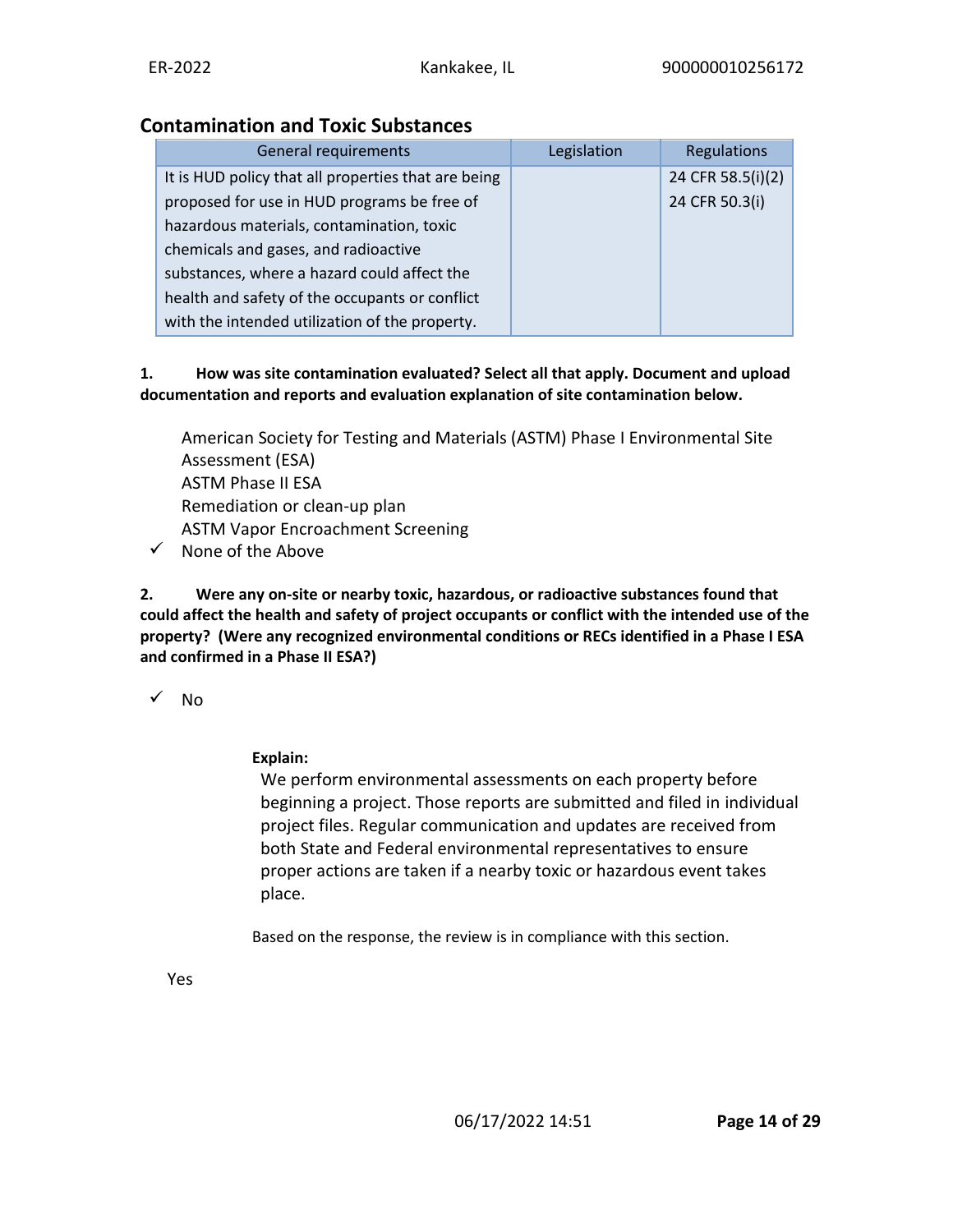### **Screen Summary**

#### **Compliance Determination**

Site contamination was evaluated as follows: None of the above. On-site or nearby toxic, hazardous, or radioactive substances that could affect the health and safety of project occupants or conflict with the intended use of the property were not found. The project is in compliance with contamination and toxic substances requirements.

#### **Supporting documentation**

#### [Contamination and Toxic Tier 1.pdf](https://heros.hud.gov/heros/faces/downloadFile.xhtml?erUploadId=900000011375682)

#### **Are formal compliance steps or mitigation required?**

Yes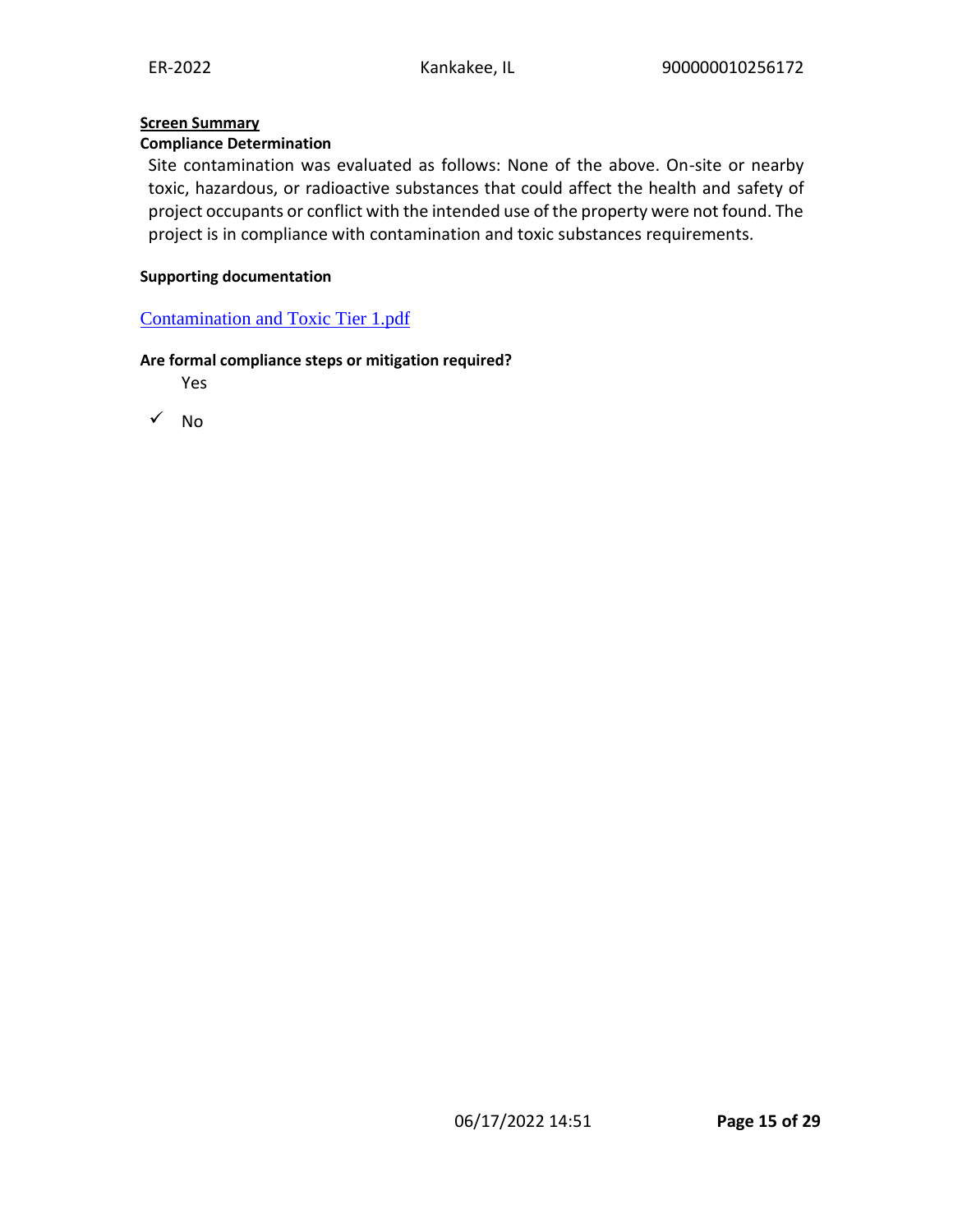# **Endangered Species**

| <b>General requirements</b>                      | <b>ESA Legislation</b> | Regulations |
|--------------------------------------------------|------------------------|-------------|
| Section 7 of the Endangered Species Act (ESA)    | The Endangered         | 50 CFR Part |
| mandates that federal agencies ensure that       | Species Act of 1973    | 402         |
| actions that they authorize, fund, or carry out  | (16 U.S.C. 1531 et     |             |
| shall not jeopardize the continued existence of  | seq.); particularly    |             |
| federally listed plants and animals or result in | section 7 (16 USC      |             |
| the adverse modification or destruction of       | 1536).                 |             |
| designated critical habitat. Where their actions |                        |             |
| may affect resources protected by the ESA,       |                        |             |
| agencies must consult with the Fish and Wildlife |                        |             |
| Service and/or the National Marine Fisheries     |                        |             |
| Service ("FWS" and "NMFS" or "the Services").    |                        |             |

### **1. Does the project involve any activities that have the potential to affect specifies or habitats?**

 $\checkmark$  No, the project will have No Effect due to the nature of the activities involved in the project.

> This selection is only appropriate if none of the activities involved in the project have potential to affect species or habitats. Examples of actions without potential to affect listed species may include: purchasing existing buildings, completing interior renovations to existing buildings, and replacing exterior paint or siding on existing buildings.

Based on the response, the review is in compliance with this section.

No, the project will have No Effect based on a letter of understanding, memorandum of agreement, programmatic agreement, or checklist provided by local HUD office

Yes, the activities involved in the project have the potential to affect species and/or habitats.

# **Screen Summary**

# **Compliance Determination**

This project will have No Effect on listed species due to the nature of the activities involved in the project. This project is in compliance with the Endangered Species Act.

# **Supporting documentation**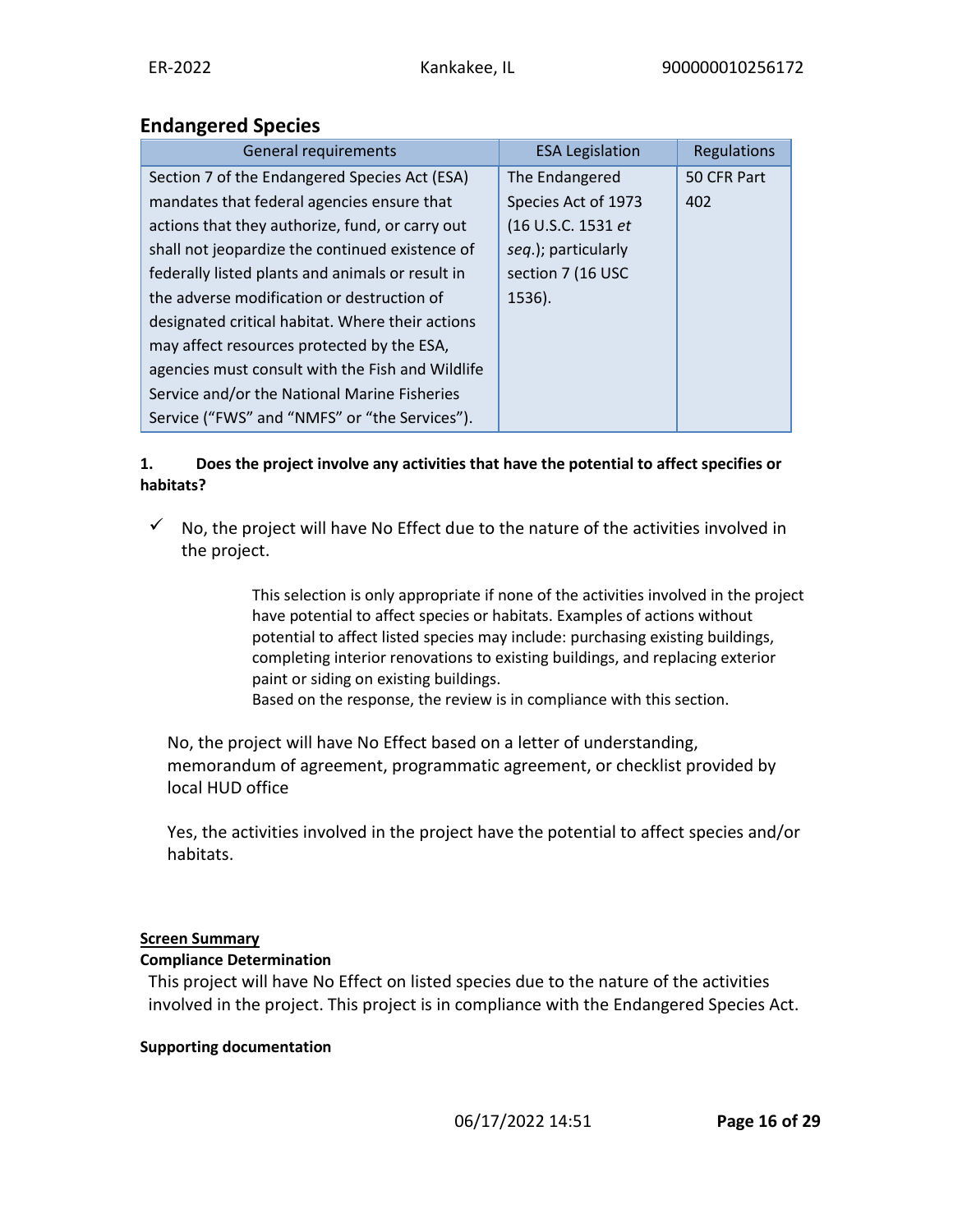# [Endangered Species.docx](https://heros.hud.gov/heros/faces/downloadFile.xhtml?erUploadId=900000011377233)

# **Are formal compliance steps or mitigation required?**

Yes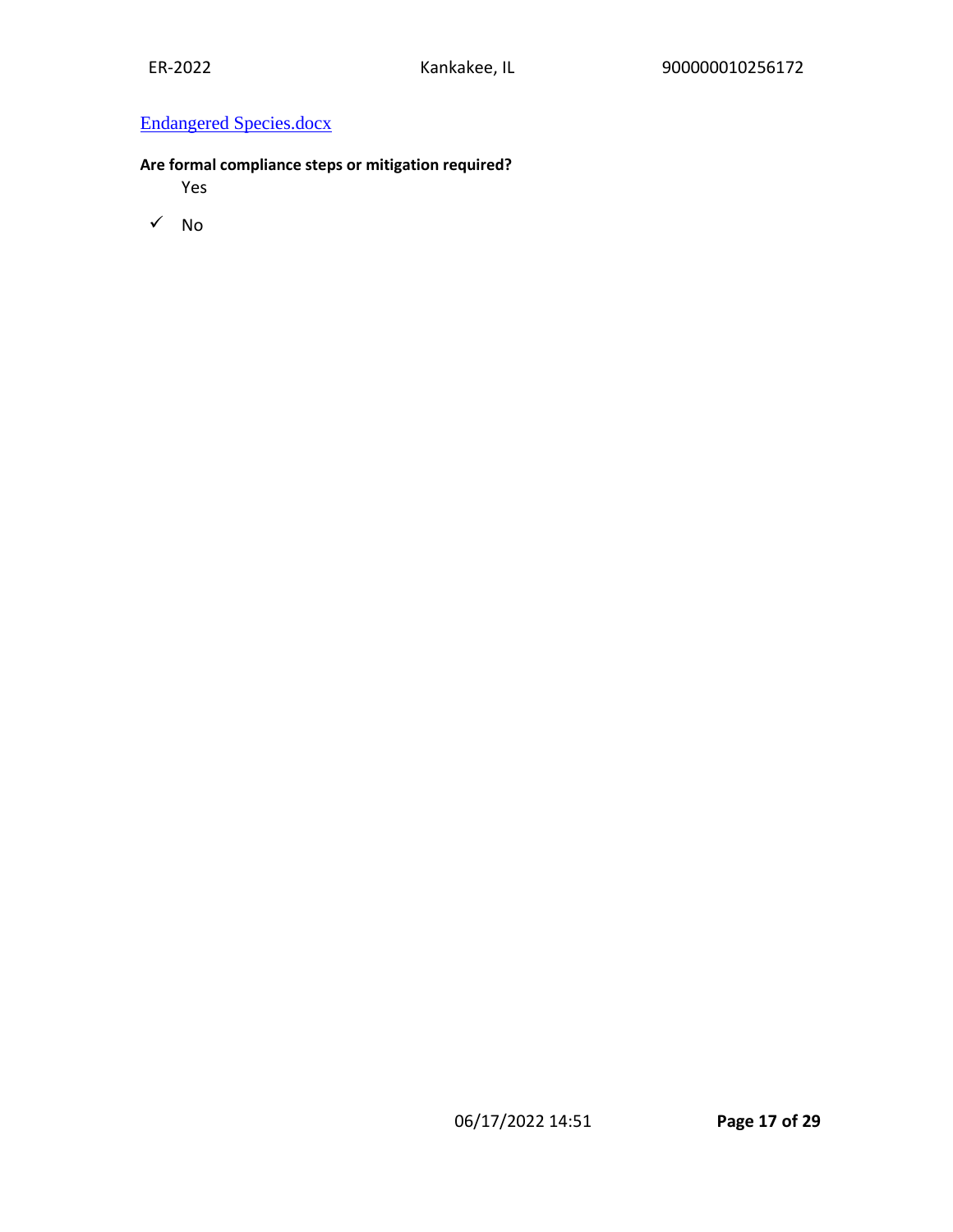# **Explosive and Flammable Hazards**

| General requirements                 | Legislation | Regulation     |
|--------------------------------------|-------------|----------------|
| HUD-assisted projects must meet      | N/A         | 24 CFR Part 51 |
| Acceptable Separation Distance (ASD) |             | Subpart C      |
| requirements to protect them from    |             |                |
| explosive and flammable hazards.     |             |                |

**1. Is the proposed HUD-assisted project itself the development of a hazardous facility (a facility that mainly stores, handles or processes flammable or combustible chemicals such as bulk fuel storage facilities and refineries)?**

✓ No

Yes

**2. Does this project include any of the following activities: development, construction, rehabilitation that will increase residential densities, or conversion?**

✓ No

Based on the response, the review is in compliance with this section.

Yes

# **Screen Summary**

#### **Compliance Determination**

Based on the project description the project includes no activities that would require further evaluation under this section. The project is in compliance with explosive and flammable hazard requirements.

#### **Supporting documentation**

# **Are formal compliance steps or mitigation required?**

Yes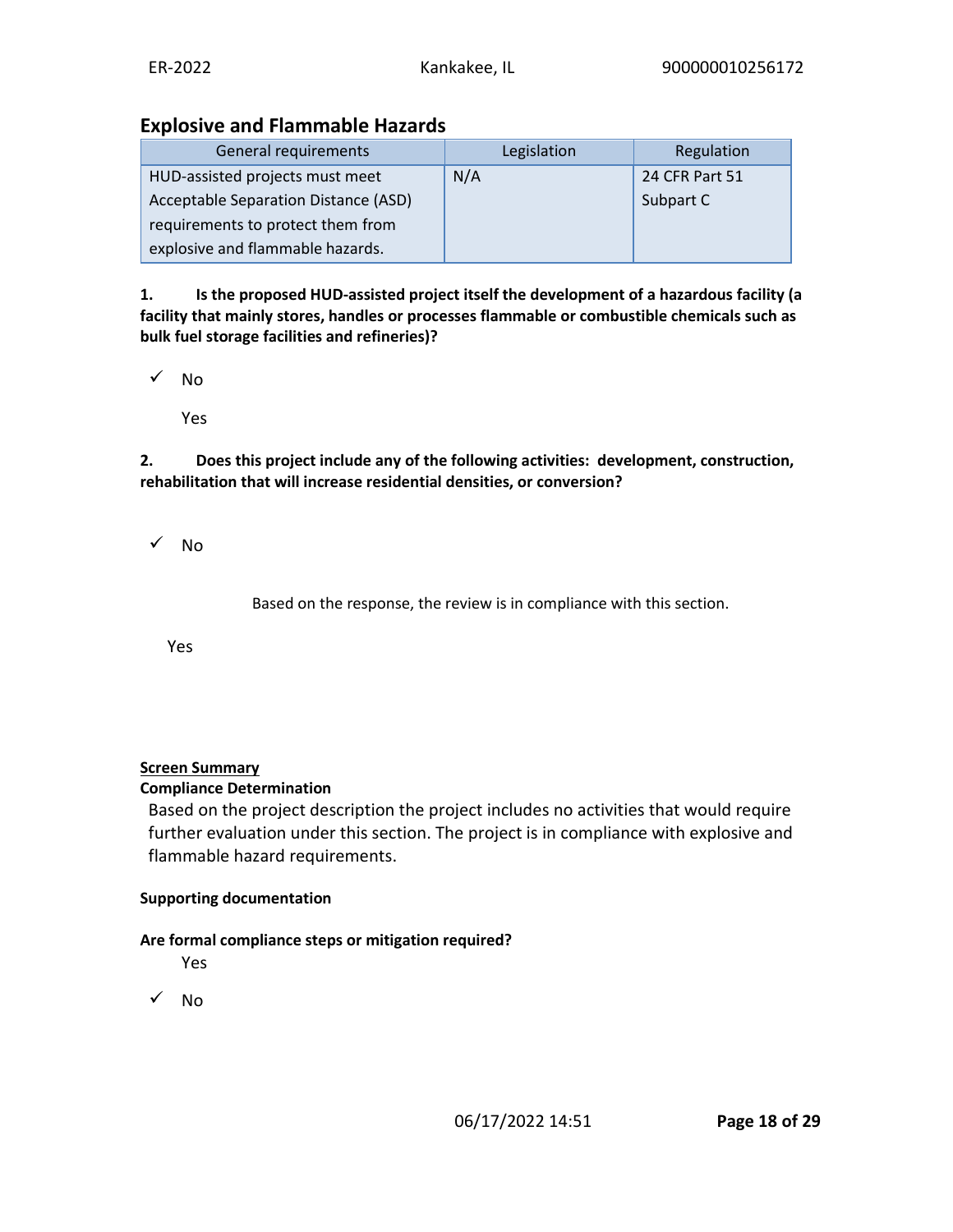# **Farmlands Protection**

| General requirements          | Legislation                       | Regulation            |
|-------------------------------|-----------------------------------|-----------------------|
| The Farmland Protection       | <b>Farmland Protection Policy</b> | <b>7 CFR Part 658</b> |
| Policy Act (FPPA) discourages | Act of 1981 (7 U.S.C. 4201        |                       |
| federal activities that would | et seq.)                          |                       |
| convert farmland to           |                                   |                       |
| nonagricultural purposes.     |                                   |                       |

**1. Does your project include any activities, including new construction, acquisition of undeveloped land or conversion, that could convert agricultural land to a non-agricultural use?**

Yes

✓ No

If your project includes new construction, acquisition of undeveloped land or conversion, explain how you determined that agricultural land would not be converted:

Based on the response, the review is in compliance with this section. Document and upload all documents used to make your determination below.

# **Screen Summary**

# **Compliance Determination**

This project does not include any activities that could potentially convert agricultural land to a non-agricultural use. The project is in compliance with the Farmland Protection Policy Act.

# **Supporting documentation**

#### **Are formal compliance steps or mitigation required?**

Yes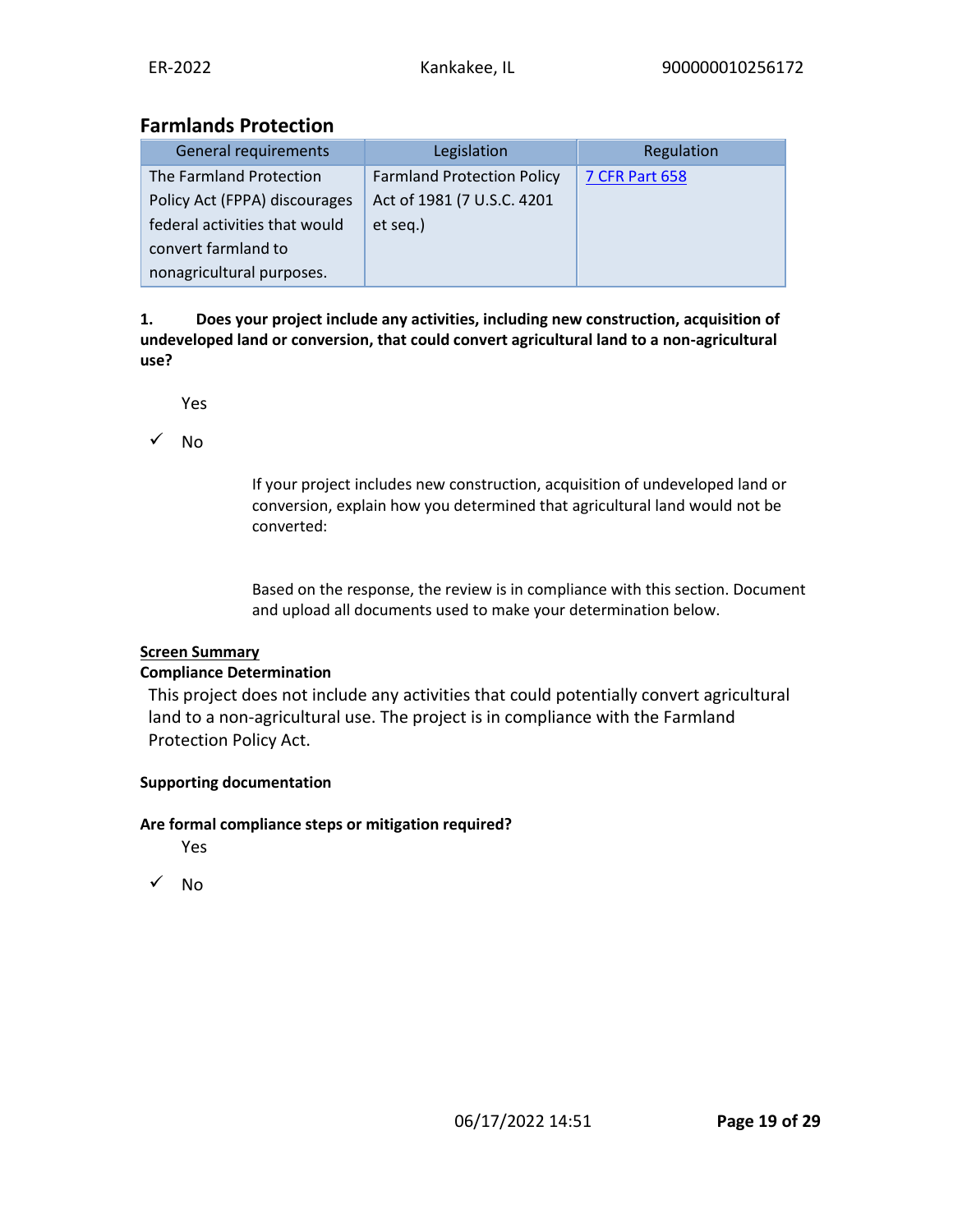# **Floodplain Management**

| <b>General Requirements</b>    | Legislation                  | Regulation |
|--------------------------------|------------------------------|------------|
| Executive Order 11988,         | <b>Executive Order 11988</b> | 24 CFR 55  |
| Floodplain Management,         |                              |            |
| requires federal activities to |                              |            |
| avoid impacts to floodplains   |                              |            |
| and to avoid direct and        |                              |            |
| indirect support of floodplain |                              |            |
| development to the extent      |                              |            |
| practicable.                   |                              |            |

# **1. Do any of the following exemptions apply? Select the applicable citation? [only one selection possible]**

- 55.12(c)(3) 55.12(c)(4) 55.12(c)(5) 55.12(c)(6) 55.12(c)(7) 55.12(c)(8) 55.12(c)(9) 55.12(c)(10) 55.12(c)(11)
- ✓ None of the above

# **2. Upload a FEMA/FIRM map showing the site here:**

[floodplain map\(1\).docx](https://heros.hud.gov/heros/faces/downloadFile.xhtml?erUploadId=900000011375662) [National Flood Hazard Layer FIRMette\(1\).pdf](https://heros.hud.gov/heros/faces/downloadFile.xhtml?erUploadId=900000011375658)

The Federal Emergency Management Agency (FEMA) designates floodplains. The FEMA Map Service Center provides this information in the form of FEMA Flood Insurance Rate Maps (FIRMs). For projects in areas not mapped by FEMA, use **the best available information** to determine floodplain information. Include documentation, including a discussion of why this is the best available information for the site.

# **Does your project occur in a floodplain?**

✓ No

Based on the response, the review is in compliance with this section.

Yes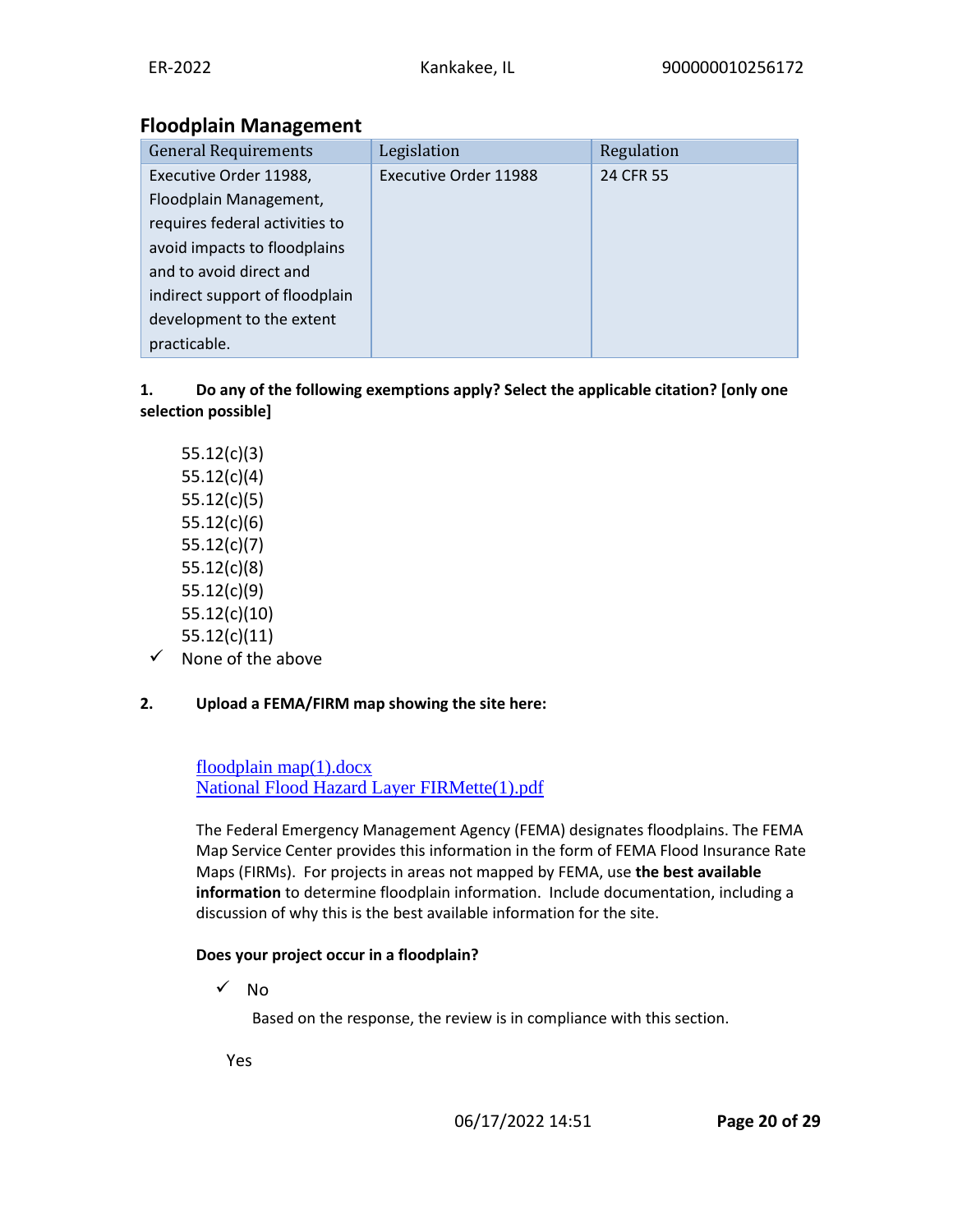# **Screen Summary**

### **Compliance Determination**

This project does not occur in a floodplain. The project is in compliance with Executive Order 11988. Each project will be reviewed for location within the relevant Federal Emergency Management Agency (FEMA), Flood Insurance Rate Map (FIRM) or Flood Hazard Boundary Map (FHBM) to determine if the project is within the 100-year floodplain. Any existing projects located in a 100-year flood plain zone will be required to have and maintain flood plain insurance for the duration of the grant. (See Example of FEMA FIRM for City of Kankakee, IL.

#### **Supporting documentation**

#### **Are formal compliance steps or mitigation required?**

Yes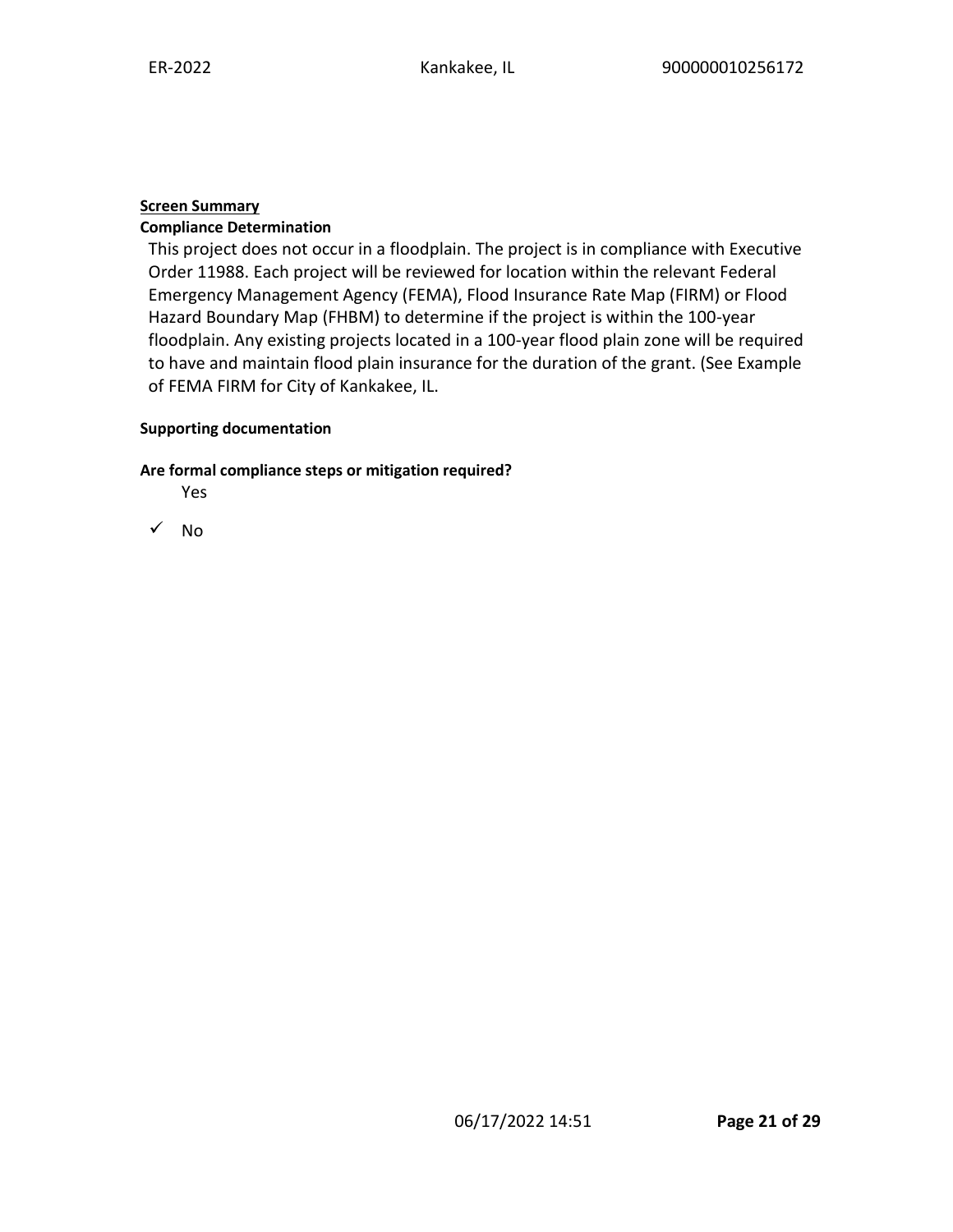# **Historic Preservation**

| General requirements     | Legislation              | Regulation                                |
|--------------------------|--------------------------|-------------------------------------------|
| Regulations under        | Section 106 of the       | 36 CFR 800 "Protection of Historic        |
| Section 106 of the       | <b>National Historic</b> | Properties"                               |
| <b>National Historic</b> | <b>Preservation Act</b>  | https://www.govinfo.gov/content/pkg/CF    |
| <b>Preservation Act</b>  | (16 U.S.C. 470f)         | R-2012-title36-vol3/pdf/CFR-2012-title36- |
| (NHPA) require a         |                          | vol3-part800.pdf                          |
| consultative process     |                          |                                           |
| to identify historic     |                          |                                           |
| properties, assess       |                          |                                           |
| project impacts on       |                          |                                           |
| them, and avoid,         |                          |                                           |
| minimize, or mitigate    |                          |                                           |
| adverse effects          |                          |                                           |

### *Threshold*

### **Is Section 106 review required for your project?**

No, because the project consists solely of activities listed as exempt in a Programmatic Agreement (PA ). (See the PA Database to find applicable PAs.)

 $\checkmark$  No, because the project consists solely of activities included in a No Potential to Cause Effects memo or other determination [36 CFR 800.3(a)(1)]. Yes, because the project includes activities with potential to cause effects (direct or indirect).

**Threshold (b). Document and upload the memo or explanation/justification of the other determination below:**

Based on the response, the review is in compliance with this section.

# **Screen Summary**

# **Compliance Determination**

Based on the project description the project has No Potential to Cause Effects. The project is in compliance with Section 106. Each project will be referred to the Illinois State Historic Preservation Agency for information on the presence of the proposed project on the National and Local historic registers and site-specific review and approval under Section 106.A tribal compliance checklist will be filled out for each property to be assisted. However, no activities will be undertaken that include: ground disturbance (digging), new construction in undeveloped natural areas,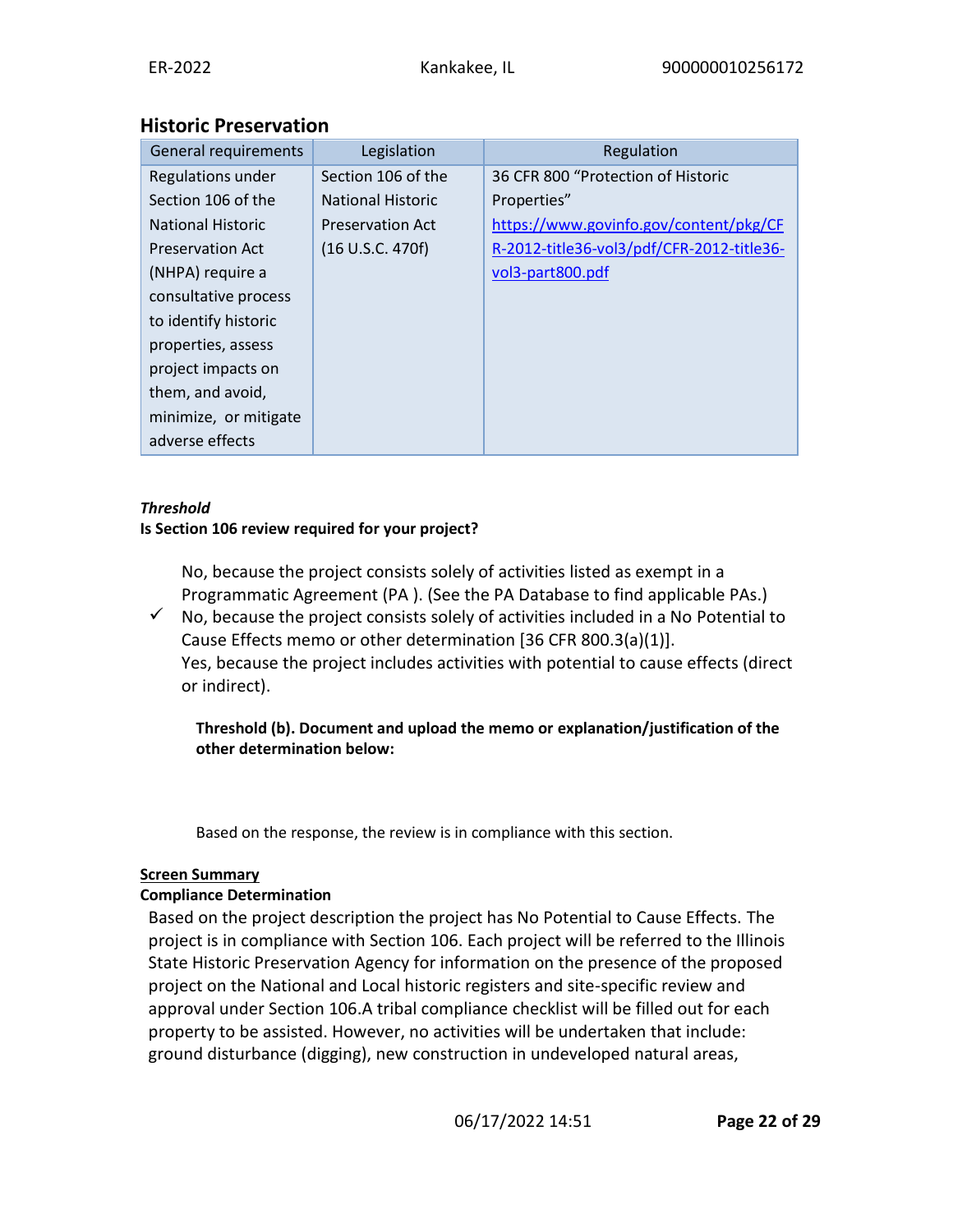introduction of incongruent visual, audible or atmospheric changes, work on a building or structure with significant tribal association or transfer, lease or sale of historic properties of religious and cultural significance. (See Exhibit E Tribal Consultant Checklist and Sample Letter Attached.)

#### **Supporting documentation**

[Tribal Sample Letter Historical.pdf](https://heros.hud.gov/heros/faces/downloadFile.xhtml?erUploadId=900000011377733) [Tribal Checklist Historical.pdf](https://heros.hud.gov/heros/faces/downloadFile.xhtml?erUploadId=900000011377732) [e106 Submittal Form 2020.docx](https://heros.hud.gov/heros/faces/downloadFile.xhtml?erUploadId=900000011377730) [e106 instructions 2020.pdf](https://heros.hud.gov/heros/faces/downloadFile.xhtml?erUploadId=900000011377729)

#### **Are formal compliance steps or mitigation required?**

Yes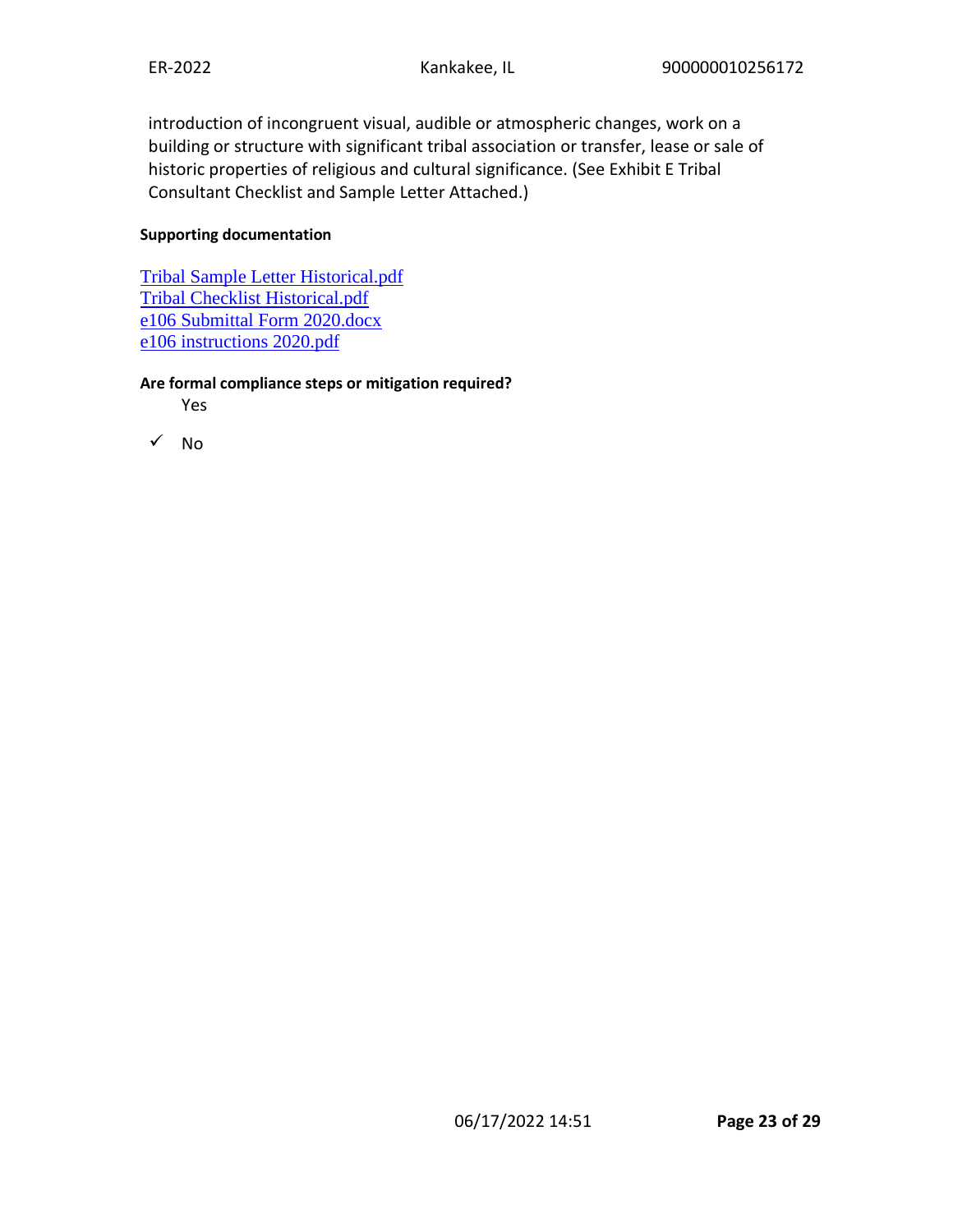# **Noise Abatement and Control**

| General requirements            | Legislation                            | Regulation      |
|---------------------------------|----------------------------------------|-----------------|
| HUD's noise regulations protect | Noise Control Act of 1972              | Title 24 CFR 51 |
| residential properties from     |                                        | Subpart B       |
| excessive noise exposure. HUD   | <b>General Services Administration</b> |                 |
| encourages mitigation as        | <b>Federal Management Circular</b>     |                 |
| appropriate.                    | 75-2: "Compatible Land Uses at         |                 |
|                                 | <b>Federal Airfields"</b>              |                 |

# **1. What activities does your project involve? Check all that apply:**

New construction for residential use

 $\checkmark$  Rehabilitation of an existing residential property

NOTE: For modernization projects in all noise zones, HUD encourages mitigation to reduce levels to acceptable compliance standards. See 24 CFR 51 Subpart B for further details. The definition of "modernization" is determined by program office guidance.

A research demonstration project which does not result in new construction or reconstruction

An interstate land sales registration

Any timely emergency assistance under disaster assistance provision or appropriations which are provided to save lives, protect property, protect public health and safety, remove debris and wreckage, or assistance that has the effect of restoring facilities substantially as they existed prior to the disaster None of the above

**2. Do you have standardized noise attenuation measures that apply to all modernization and/or minor rehabilitation projects, such as the use of double glazed windows or extra insulation?**

✓ Yes

**Indicate the type of measures that will apply (check all that apply):**

06/17/2022 14:51 **Page 24 of 29**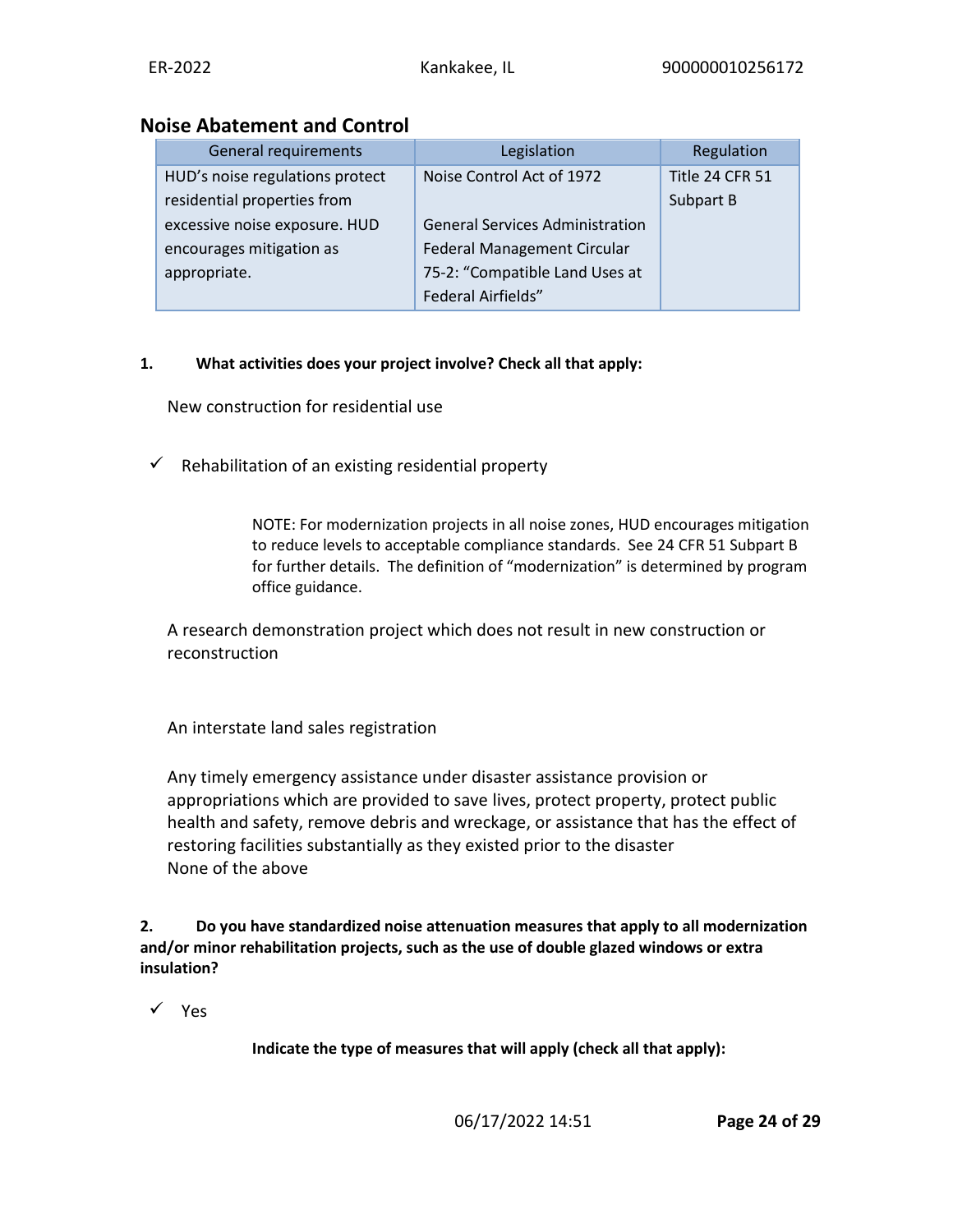$\checkmark$  Improved building envelope components (better windows and doors, strengthened sheathing, insulation, sealed gaps, etc.) Redesigned building envelope (more durable or substantial materials, increased air gap, resilient channels, staggered wall studs, etc.) **Other** 

### **Explain:**

Based on the response, the review is in compliance with this section. Each individual project will be reviewed. Where there is a noise standard issues, per 24 CFR 51.101, the replacement of windows with double pane windows with a higher STC rating is recommended when feasible.

No

#### **Screen Summary**

#### **Compliance Determination**

The project is modernization or minor rehabilitation of an existing residential property. The project will include standardized noise attenuation measures. The project is in compliance with HUD's Noise regulation.

#### **Supporting documentation**

#### **Are formal compliance steps or mitigation required?**

Yes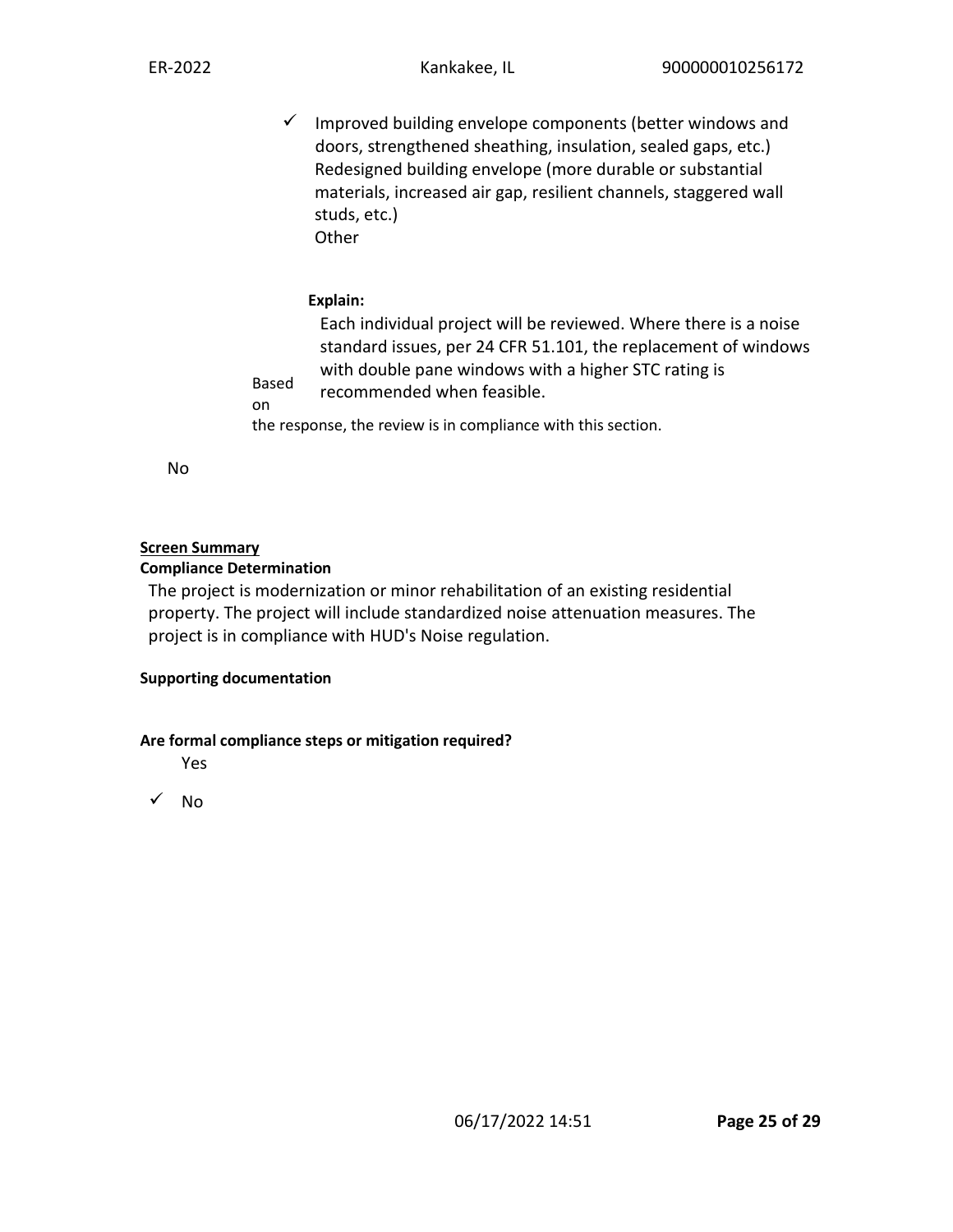# **Sole Source Aquifers**

| <b>General requirements</b>           | Legislation            | <b>Regulation</b> |
|---------------------------------------|------------------------|-------------------|
| The Safe Drinking Water Act of 1974   | Safe Drinking Water    | 40 CFR Part 149   |
| protects drinking water systems       | Act of 1974 (42 U.S.C. |                   |
| which are the sole or principal       | 201, 300f et seq., and |                   |
| drinking water source for an area     | 21 U.S.C. 349)         |                   |
| and which, if contaminated, would     |                        |                   |
| create a significant hazard to public |                        |                   |
| health.                               |                        |                   |

**1. Does the project consist solely of acquisition, leasing, or rehabilitation of an existing building(s)?**

✓ Yes

Based on the response, the review is in compliance with this section.

No

### **Screen Summary**

### **Compliance Determination**

Based on the project description, the project consists of activities that are unlikely to have an adverse impact on groundwater resources. The project is in compliance with Sole Source Aquifer requirements.

#### **Supporting documentation**

#### **Are formal compliance steps or mitigation required?**

Yes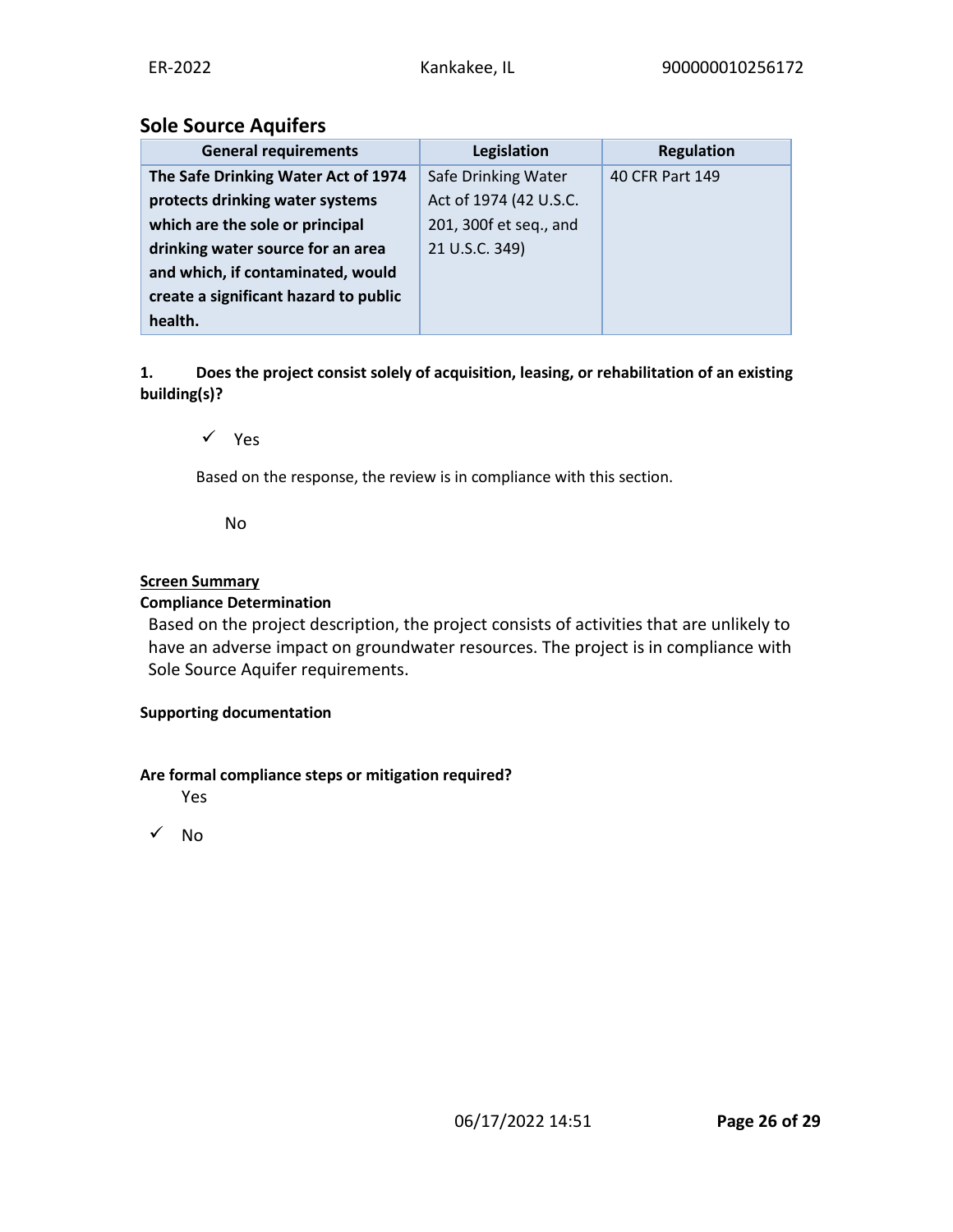# **Wetlands Protection**

| General requirements                           | Legislation            | Regulation          |
|------------------------------------------------|------------------------|---------------------|
| Executive Order 11990 discourages direct or    | <b>Executive Order</b> | 24 CFR 55.20 can be |
| indirect support of new construction impacting | 11990                  | used for general    |
| wetlands wherever there is a practicable       |                        | guidance regarding  |
| alternative. The Fish and Wildlife Service's   |                        | the 8 Step Process. |
| National Wetlands Inventory can be used as a   |                        |                     |
| primary screening tool, but observed or known  |                        |                     |
| wetlands not indicated on NWI maps must also   |                        |                     |
| be processed Off-site impacts that result in   |                        |                     |
| draining, impounding, or destroying wetlands   |                        |                     |
| must also be processed.                        |                        |                     |

**1. Does this project involve new construction as defined in Executive Order 11990, expansion of a building's footprint, or ground disturbance? The term "new construction" shall include draining, dredging, channelizing, filling, diking, impounding, and related activities and any structures or facilities begun or authorized after the effective date of the Order**

### ✓ No

Based on the response, the review is in compliance with this section.

Yes

#### **Screen Summary**

#### **Compliance Determination**

Based on the project description this project includes no activities that would require further evaluation under this section. The project is in compliance with Executive Order 11990.

#### **Supporting documentation**

# [Wetlands.docx](https://heros.hud.gov/heros/faces/downloadFile.xhtml?erUploadId=900000011377766)

#### **Are formal compliance steps or mitigation required?**

Yes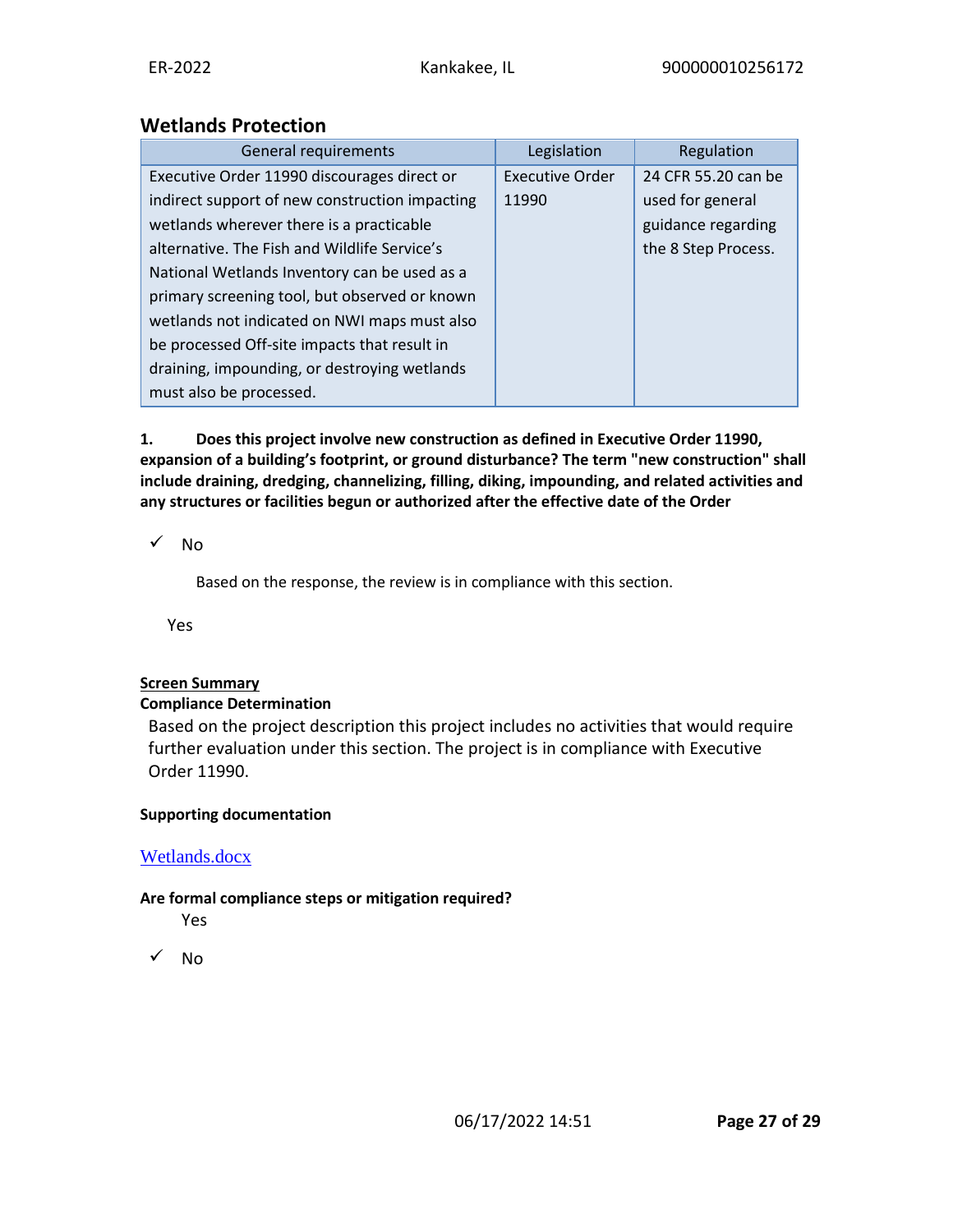# **Wild and Scenic Rivers Act**

| <b>General requirements</b>        | Legislation                                         | Regulation      |
|------------------------------------|-----------------------------------------------------|-----------------|
| The Wild and Scenic Rivers Act     | The Wild and Scenic Rivers                          | 36 CFR Part 297 |
| provides federal protection for    | Act (16 U.S.C. 1271-1287),                          |                 |
| certain free-flowing, wild, scenic | particularly section 7(b) and                       |                 |
| and recreational rivers            | (c) $(16 \text{ U.S.C. } 1278 \text{ (b) and (c)})$ |                 |
| designated as components or        |                                                     |                 |
| potential components of the        |                                                     |                 |
| National Wild and Scenic Rivers    |                                                     |                 |
| System (NWSRS) from the effects    |                                                     |                 |
| of construction or development.    |                                                     |                 |

# **1. Is your project within proximity of a NWSRS river?**

### ✓ No

Yes, the project is in proximity of a Designated Wild and Scenic River or Study Wild and Scenic River.

Yes, the project is in proximity of a Nationwide Rivers Inventory (NRI) River.

### **Screen Summary**

#### **Compliance Determination**

This project is not within proximity of a NWSRS river. The project is in compliance with the Wild and Scenic Rivers Act.

#### **Supporting documentation**

# [Wild and Scenic Rivers.docx](https://heros.hud.gov/heros/faces/downloadFile.xhtml?erUploadId=900000011377777)

#### **Are formal compliance steps or mitigation required?**

Yes